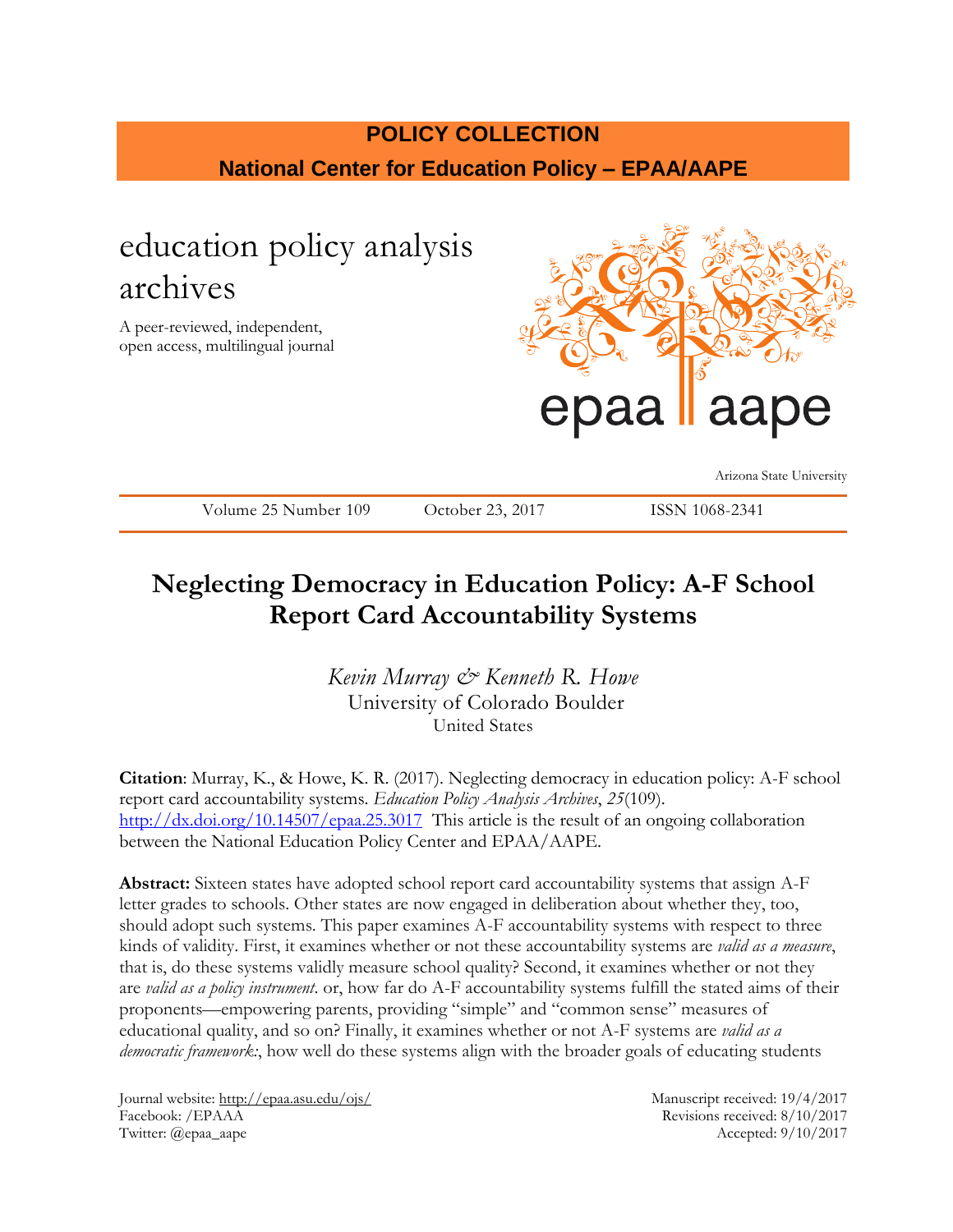for democratic citizenship and of incorporating parents and community members in democratic deliberation about policies for their public schools? The paper concludes that A-F accountability systems are invalid along each of these lines, and provides recommendations for democratically developing and implementing criteria for school assessment.

**Keywords**: Accountability; Democracy; Education; Educational Policy; Politics of Education

## **El descuido de la democracia en política de educación: Sistemas de responsabilidad con calificaciones de letra A-F a las escuelas**

**Resumen:** Dieciséis estados han adoptado sistemas de rendición de cuentas de tarjetas de calificaciones escolares que asignan calificaciones de letra A-F a las escuelas. Otros estados ahora están involucrados en la deliberación sobre si ellos también deberían adoptar tales sistemas. Este documento examina los sistemas de rendición de cuentas de A-F con respecto a tres tipos de validez. Primero, examina si estos sistemas de rendición de cuentas son válidos como medida, es decir, ¿estos sistemas valen válidamente la calidad de la escuela? En segundo lugar, examina si son o no válidos como un instrumento de política. o, ¿hasta qué punto los sistemas de rendición de cuentas de A-F cumplen los objetivos declarados de sus defensores -apoderando a los padres, proporcionando medidas "simples" y de "sentido común" de calidad educativa, etc.? Finalmente, examina si los sistemas A-F son válidos como marco democrático: ¿qué tan bien se alinean estos sistemas con los objetivos más amplios de educar a los estudiantes para una ciudadanía democrática y de incorporar a padres y miembros de la comunidad en una deliberación democrática sobre las políticas para sus escuelas públicas? El documento concluye que los sistemas de rendición de cuentas A-F no son válidos a lo largo de cada una de estas líneas y ofrece recomendaciones para desarrollar y aplicar criterios democráticamente para la evaluación escolar.

**Palabras-clave:** Responsabilidad; Democracia; Educación; Política educativa; Politica de la educacion

## **Desprezando a democracia na política educacional: Sistemas de responsabilização do cartão de relatório da escola A-F**

**Resumo:** Dezesseis estados adotaram sistemas de responsabilidade de cartões de nível escolar que atribuem notas de grau A-F às escolas. Outros estados estão agora envolvidos na deliberação sobre se eles também devem adotar tais sistemas. Este artigo examina os sistemas de responsabilização da A-F em relação a três tipos de validade. Em primeiro lugar, examina se esses sistemas de prestação de contas são válidos como medida, ou seja, esses sistemas são válidos para a qualidade da escola? Em segundo lugar, ele examina se eles são ou não válidos como uma ferramenta de política. ou, em que medida os sistemas de responsabilização da A-F atendem aos objetivos declarados de seus defensores - capacitando os pais fornecendo medidas "simples" e de "senso comum" de qualidade educacional, etc.? Finalmente, examina se os sistemas AF são válidos como um quadro democrático: quão bem esses sistemas se alinham com os objetivos mais amplos de educar estudantes para a cidadania democrática e incorporar os pais e membros da comunidade em uma deliberação democrática sobre as políticas para as escolas públicas? O documento conclui que os sistemas de responsabilização da A-F não são válidos ao longo de cada uma dessas linhas e fornece recomendações para desenvolver e aplicar critérios de forma democrática para avaliação escolar. **Palavras-chave:** Responsabilidade; Democracia; Educação; Política educacional; Política educacional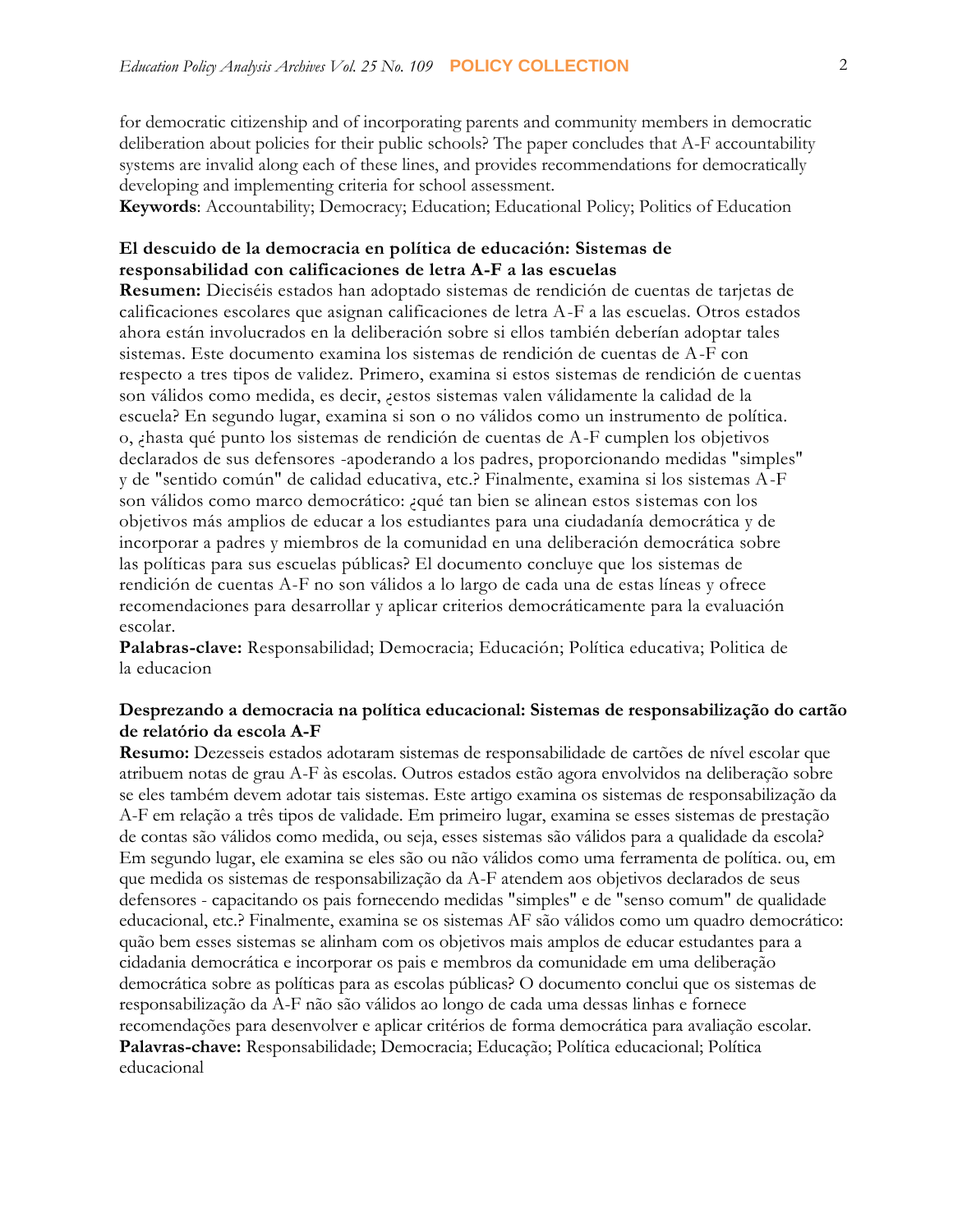# **Neglecting Democracy in Education Policy: A-F School Report Card Accountability Systems**

In this paper, we examine school report card accountability systems that assign A-F letter grades to schools, which many states have adopted.<sup>1</sup> We will argue that  $A$ -F accountability schemes are an instance where democracy and democratic values have been neglected in education research and policy. The premise of A-F report card systems is simple: they make information about school quality available to students, parents, schools, and communities in simple and direct terms, pressuring schools to improve their academic performance. We begin by describing A-F report card accountability systems and delineating the rationales advanced for them. We proceed to examine A-F school report cards with respect to three kinds of validity. The first is whether they are *valid as a measure*: do these systems validly measure school quality? The second is whether they are *valid as a policy instrument*: how far do report cards fulfill the stated aims – namely, providing clear and commonsense measures of school quality that empower parents and drive school improvement – of their proponents? The third is whether they are *valid as a democratic assessment framework*: how well do A-F report cards align with the broader goals of educating students for democratic citizenship and incorporating parent and community members in democratic deliberation about policies for their public schools?

To forecast the argument, we will contend that there is good reason to think that many such A-F report card systems are *technically* flawed: they fail to validly measure and represent school quality, and they typically fail to drive the school improvement they promise. There is also good reason to think that they are *democratically* flawed: they typically fail to measure, and reward or punish, how well schools promote good democratic citizenship. They are, in effect, blind to the democratic educational outcomes required of schooling in democratic society. And they most often smuggle in, and present as given, conceptions of schooling and school quality that should be subject to deliberation among citizens. In particular, we find that they often covertly promote a neoliberal view of schooling, which holds, roughly, that schooling should be economically oriented and prepare students to interface properly with markets. (We say more about neoliberalism later.) In the case of A-F accountability systems, education researchers and policymakers appear to labor under the illusion that "pure" conceptions of schooling and school quality, insulated from the moral and political values of researchers, policymakers, and citizens, can be discovered and used to drive educational improvement. But they are mistaken, to the detriment of democratic education and education policy: beyond the general requirement of education in democratic society to sustain democracy itself, there can be no fixed or pure view of schooling and school quality, but rather only a succession of educational aims that emerge from deliberation among citizens, shot through with the values and aspirations of those citizens. It would be better, we contend, to recognize that democracy is foundational – not corollary or supererogatory – to education research and policy and, for that reason, to abandon, or at the very least substantially remediate, A-F school grade systems.<sup>2</sup>

<sup>1</sup> For simplicity, we often use "A-F letter grades" or "school report cards" to refer to A-F school report card accountability systems.

<sup>&</sup>lt;sup>2</sup> A number of states have adopted school rating and accountability systems that function similarly to A-F grades. Instead of letter grades, these systems employ five scale rating schemes that range, for example, from "exemplary school" to "focus school." While in this paper we confine ourselves to evaluating A-F grading schemes, in particular, the argument developed here may apply to sufficiently similar rating systems.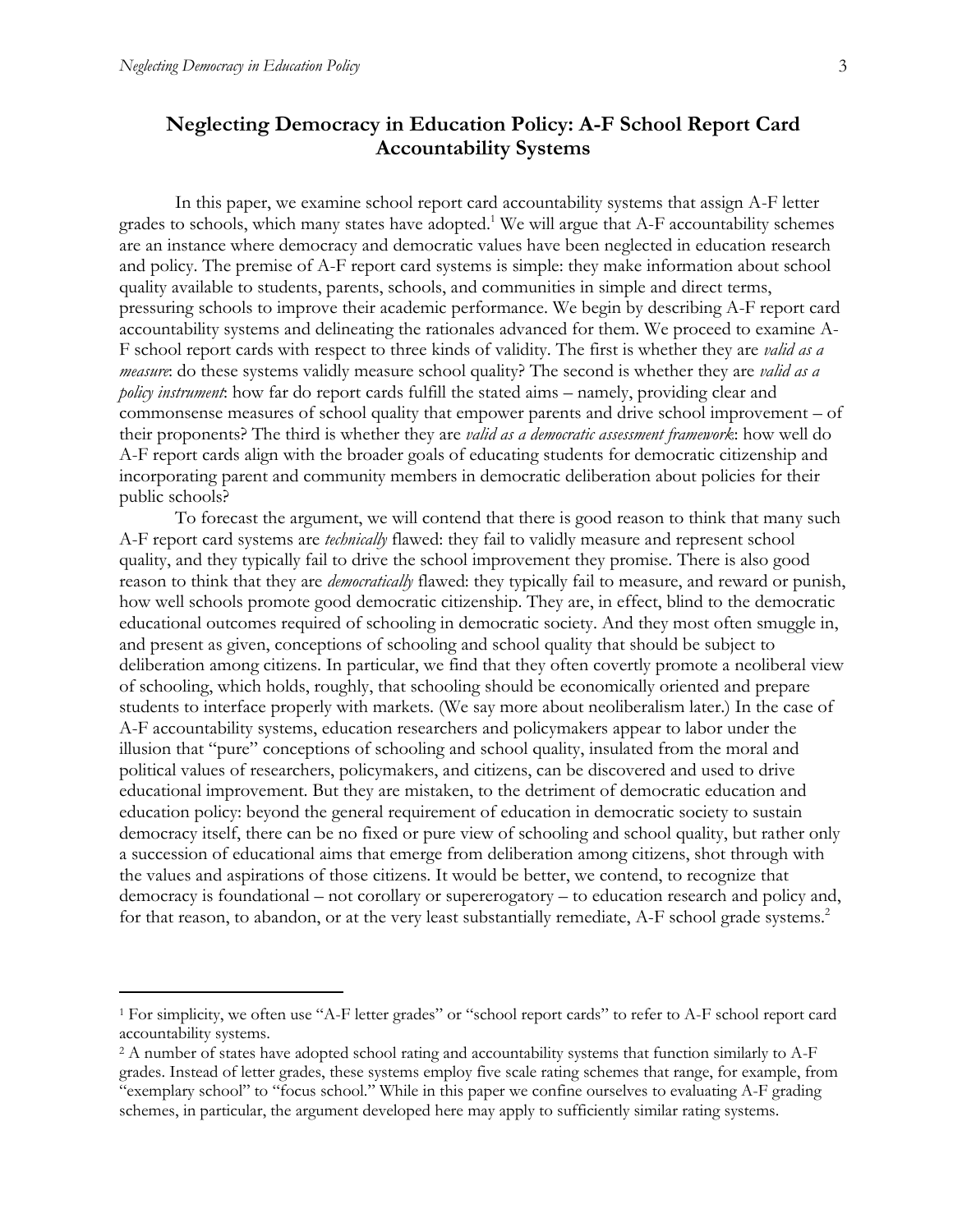To be clear, we evaluate A-F accountability systems from the normative framework of democracy and democratic values.<sup>3</sup> We take public education to be the bedrock of democracy and the wellspring of robust democratic citizenship. On our view, there can be no evaluation of education policy, and no inquiry more generally, entirely shielded from values (Longino, 1990; Putnam, 2002). Because values cannot be drained away from policy evaluation, we stand upon defensible values, namely, democratic values.

### **School Report Cards**

Sixteen states have adopted accountability systems that assign A-F grades to schools.<sup>4</sup> Following the passage of the Every Student Succeeds Act (ESSA), other states are now engaged in deliberation, often contentious, about whether they too should adopt such systems, and how they should be conceived and implemented. Measures used to determine A-F grades for schools vary by state but often include graduation rates, ACT/SAT participation and scores, standardized student achievement test scores, growth in academic test scores, and attendance rates.

A-F grades have associated rewards and punishments, which vary by state. In Florida, for example, the Opportunity Scholarship Program allows students who have attended schools earning either one "F" or three consecutive years of "D" grades to exit and enroll in higher-performing public schools within their district or any other district in the state, provided space is available.<sup>5</sup> The A-F accountability system in Indiana requires the State Board of Education to intervene with a menu of options in schools that have received an "F" grades. Options include merging the school with a nearby higher-performing school, assigning a "special management team" to operate all or some part of the school, closing the school, and revising the school's improvement plan, among others.<sup>6</sup> Such state sanctions are examples of *direct* or *bureaucratic accountability* – systems where state officials determine rewards and punishments.

Typically, however, A-F school grading systems also incorporate *market accountability* – systems that allow parents and students to make choices about leaving one particular school for another, taking funding with them. Vehicles for market accountability are often choice and voucher programs. For example, the Indiana Choice Scholarship Program provides eligible students with state funding for partial or full tuition costs at participating choice schools, including religiously affiliated schools.<sup>7</sup> Such programs make schools *indirectly* accountable; when information about their performance is disseminated in A-F grades, families decide whether students will remain in a school or not. Proponents of choice systems maintain that allowing parents to remove their children from schools receiving low grades will ultimately ensure that only high-performing schools survive.

A-F school grading systems have considerable intuitive appeal to policymakers and parents

<sup>3</sup> For an account of the relationship between democracy and education, see: Gutmann (1999). For an account of deliberative democracy more generally, see: Gutmann & Thompson (2004).

<sup>4</sup> For detailed information about state accountability systems, see Table 1 below.

<sup>5</sup> For additional information about the Florida Opportunity Scholarship Program (OSP), see Florida

Department of Education (n.d.). The OSP as initially implemented allowed students to enroll in participating private schools. The Florida Supreme Court declared the OSP private school option unconstitutional in 2006. See: Dillon, S. (2006).

<sup>6</sup> For detailed information about Indiana School accountability, see: Ind. Code IC § 20-31-9 (Office of Code Revision, Indiana Legislative Services Agency [2010]). Retrieved from

https://iga.in.gov/legislative/laws/2016/ic/titles/020/. IC § 20-31-9-4 details state intervention into schools that have received "F" grades.

<sup>7</sup> For a list of Indiana participating choice schools, see: Indiana Department of Education (2016).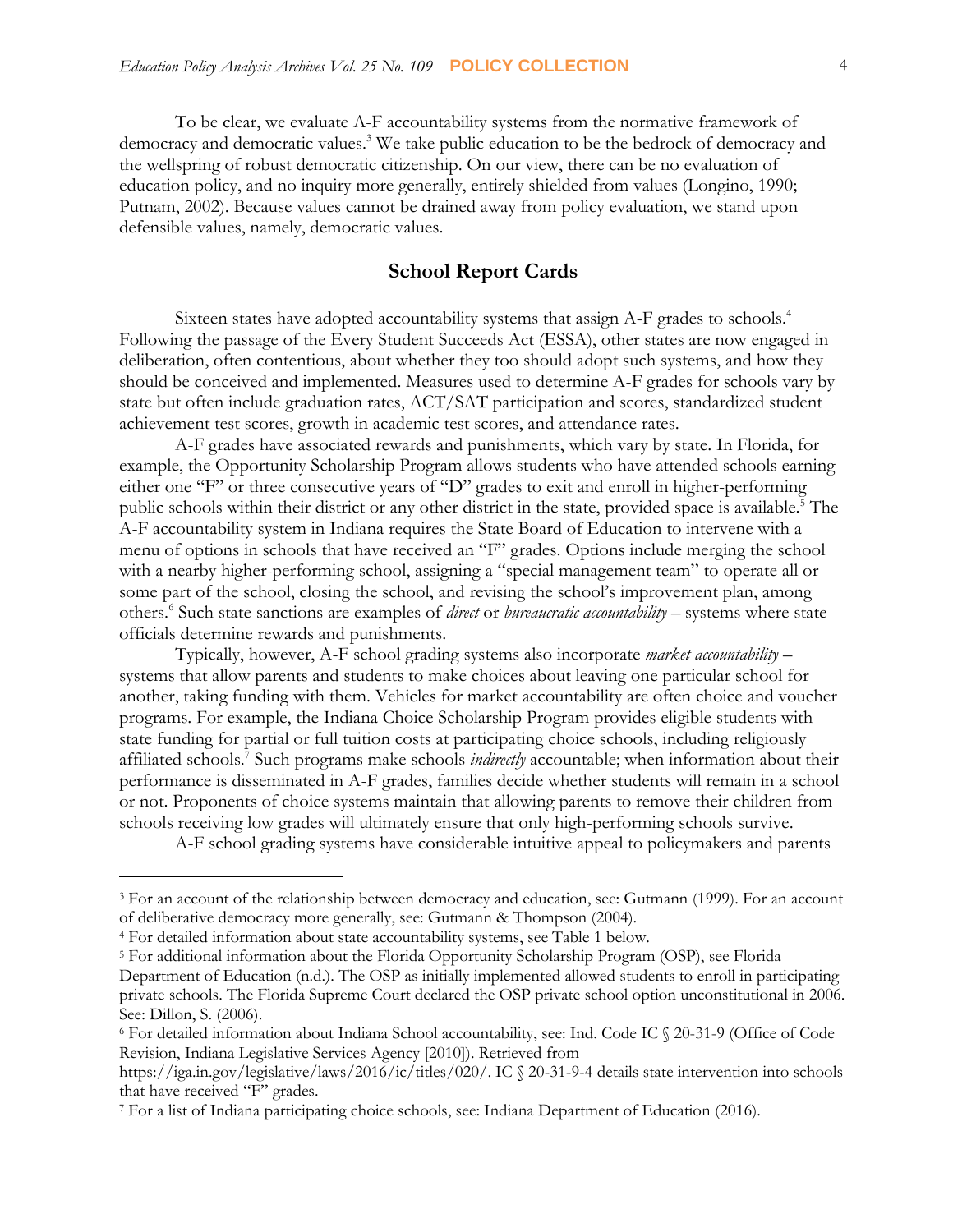as a good way to convey the quality of schools, to foster parental participation, and to spur school improvement. There is reason to become skeptical of the validity of A-F school grading systems, however, when one considers their rationales and features more carefully, as we do in this paper. Below we look closely at rationales states have offered for implementing state A-F report cards systems.

#### **Rationales for School Report Cards**

Implemented over the last 17 years or so, the A-F grading systems are a somewhat recent variation within the accountability movement in public education (Meens & Howe, 2015). Florida was the first to adopt an A-F system. Jeb Bush, then governor of Florida, worked with the state legislature to craft and implement his "A+ Education Plan" in 1999, which put school A-F grades at the center. Students who attended schools that received an "F" two out of four years were eligible either to attend a higher-performing public school or to receive a voucher that could be used to attend a participating private school (Figlio & Lucas, 2004). While Florida policymakers have substantially revised the original  $A+$  Plan,  $A-F$  grades remain central to Florida's accountability system. Fifteen states have now followed Florida in constructing accountability measures around A-F school grades.

Rationales given for A-F systems are strikingly similar across states, as if they reverberate in an echo chamber. Florida is frequently cited as an obvious success of A-F systems, and other states frequently cite similar—or indeed, identical—rationales when they choose the A-F path. For example, Jeb Bush's Foundation for Florida's Future (n.d.) argues: "Assigning a letter grade (A-F) is a way to report a school's effectiveness in a manner everyone can understand. Used along with rewards for improving schools and support for schools that need to improve, grading schools encourages them to make student achievement their primary focus."

Similarly, the Arizona Department of Education (2013) states "the A -F Letter Grade System was created to provide clear, easy to understand information to parents so that they could base their educational decisions on the best information available about the overall academic performance of schools and districts/charter holders." And in Utah, A-F proponents contend: "With this important accountability system in place, Utah is empowering everyone—whether school administrators, parents, classroom teachers or citizens—to make informed choices and to identify ways to strengthen and improve all of our schools for the benefit of every student in Utah" (Utah State Senate, 2013). School report cards, proponents suggest, "give schools a tool to encourage more parental and community involvement." Such involvement is assumed important because "schools with higher levels of parent and community involvement have a better chance of succeeding" (Utah State Senate, 2013).

Making an explicit link to the Florida system, Utah's school grading website prominently features a quote from Jeb Bush—"what gets measured gets done"—and provides other rationales that reference Florida. The Indiana Department of Education (n.d.) suggests that "giving schools letter grades for their performance—just as we do for our students— ensures parents, students, educators and communities understand how their schools are performing." They write further that "Indiana's A through F grading system gives parents, students, educators and communities a clear and concise assessment of how well their schools are doing." The West Virginia Department of Education (n.d.) echoes Indiana: "giving schools letter grades for their performance—just as we do for our students – ensures parents, students, educators and communities understand how their schools are performing." Furthermore, "West Virginia's A-F school grading system gives parents, students, educators and communities clear and concise information on how well their schools are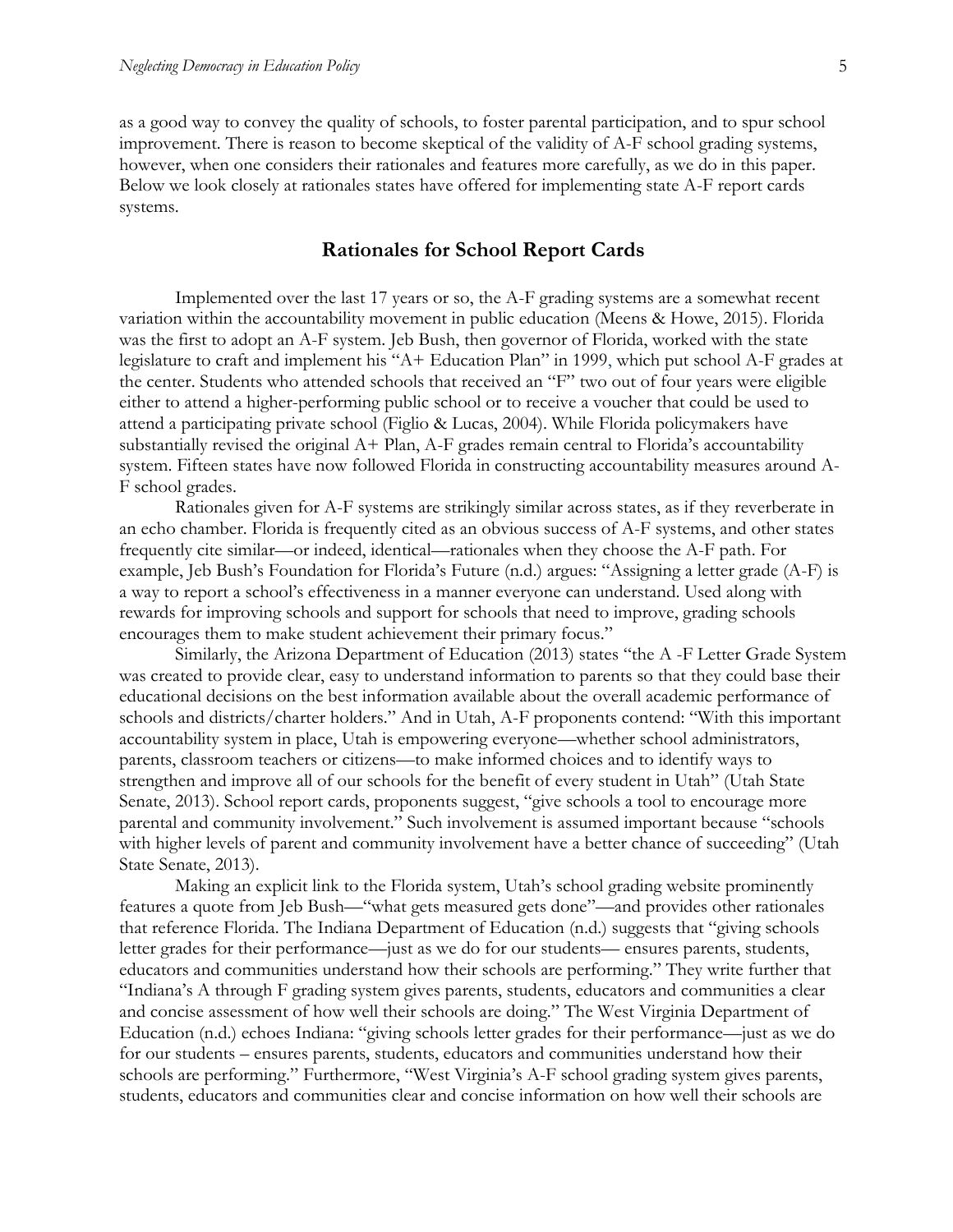doing."

Private organizations such as Michelle Rhee's Students First, Jeb Bush's Foundation for Excellence in Education, and the American Legislative Exchange Council (ALEC) have added significant voices to the echo chamber, advocating for the creation of more such A-F accountability systems. Students First (2013a) had, until it merged with 50CAN, assigned A-F grades and GPA scores to states based on the extent to which they "empower parents," "elevate the teaching profession," and "spend wisely and govern well," which the organization took to require, among other policies, assigning A-F grades to all K-12 schools. Students First writes: "A simple, common sense solution is to provide families with easy-to-understand annual school report cards, much like parents already receive about their kids' performance" (2013b, p. 1). ALEC has also endorsed A-F letter grades. Describing the adoption of letter grades in North Carolina, ALEC contends that A-F grades are "a crucial step toward increasing transparency in the system"; such grades, one ALEC report argues, describe school performance "on a universally understood scale" (Ladner & Myslinski, 2014, p. 2).

It appears, then, that the chorus in favor of A-F systems seems to be singing the same refrain: A-F systems supposedly are clear, concise systems that let everyone know how schools are doing and encourage parents to be involved in school choices and systems. Embedded in these claims, however, are several assumptions that need to be closely examined. One assumption is that these systems accurately and adequately measure what they purport to measure (school quality) and that they actually advance goals they purport to advance (parental empowerment, democratic engagement and citizenship, and so on). Another assumption is that fostering the democratic aims of education need not be among the considerations that go into designing accountability systems and assessing their validity. The following segments provide a close examination of these assumptions, finding them questionable at best.

## **The Validity of School Report Cards as a Measure of School Quality**

Do state A-F school grades serve as valid indicators of school quality? Space limitations do not permit a description of each of the 16 state systems. To be sure, there are differences among state plans (see Table 1 below for detail on individual state systems).

Despite their proliferation and variation, there has been relatively little credible research on how far these state systems validly measure school quality. What is known comes primarily from a set of papers produced by university researchers in Oklahoma at The Oklahoma Center for Education Policy and The Center for Education Research and Evaluation. These reports raise substantial doubts about the validity of the Oklahoma A-F system as a measure. To our knowledge, these papers provide the best and most rigorous examinations of the validity of A-F school grading systems as a measure of school quality to date, and so we rely heavily on them in this analysis.

We found that all state A-F school grading systems share four pivotal features with Oklahoma's: (1) school quality is summarized in a single composite letter grade<sup>8</sup> on (2) a 5-point categorical scale (3) using proficiency levels to measure academic achievement. And (4): A-F school report cards are composite scores of unmediated outcomes. This fourth feature implicitly assumes that the school itself is primarily, if not exclusively, responsible for student performance. Because

<sup>8</sup> The Ohio accountability system does not yet assign single composite letter grades to express school quality. Single letter grades are now being considered. Now, the Ohio A-F system assigns a variety of letter grades to schools for different outcomes: achievement, progress, gap closing, graduation rate, and so on. See: Ohio Department of Education (2016).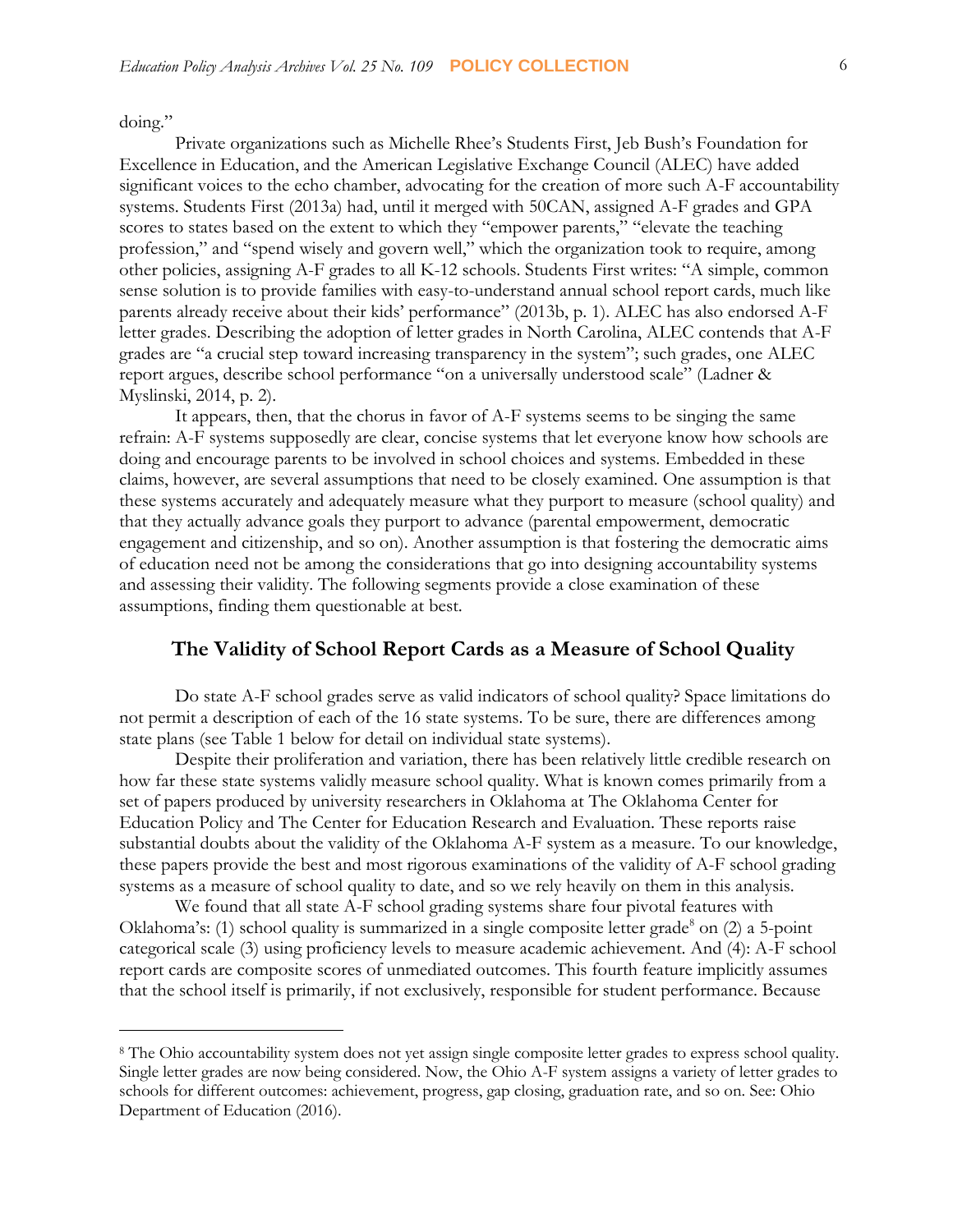the four features are, indeed, shared across all state A-F systems, the findings from Oklahoma provide a source of criticisms that generalize relatively straightforwardly across other state systems. Questions about and criticisms of each component follow.

#### **A Single Composite Grade**

A single composite score as an index of school qualities is a dubious proposition. It is by no means clear what a single grade can mean across such a diverse array of criteria – achievement, attendance rates, dropout rates, advanced class offerings, and so on (see Table 1 for an illustration of the range of possible criteria). Little, if any, attention is paid to how to justify combining the diverse components of each grade to render a value on the A-F scale. For example, in addition to whether or not to include attendance as a criterion, policymakers have to decide how heavily to weight it if they do: 10%? 20%? Should improvement in achievement levels be calculated, or should only raw achievement scores be included? The selection and weighting of criteria seem to have no basis other than the seat-of-the pants intuitions of policymakers woefully lacking in technical knowledge and skills.

#### **Five-Point Scale**

A-F grades exemplify a crude categorical scale. This produces considerable imprecision. Schools with the same grade are represented as equivalent when they can differ substantially. Within the five categories differences are rendered invisible, and there is no way of knowing if the difference between an "F" and a "D" is of the same magnitude as the difference between a "D" and an "C," or if the difference between a "C" and "B" is of the same magnitude as the difference between a "B" and an "A." But the problem goes deeper than simply imprecise scaling. Successfully remedying the problem of the imprecision of the A-F scale assumes that the grades are potentially intelligible, if imprecise, indicators of school quality, which is by no means evident. The numerical intervals of computed composite scores that are translated into the various grades, like the weighing of the various criteria that go into the computations, have no firmer basis than unprofessional intuition. The fundamental problem here, that a more precise scale cannot remedy, is the assumption, discussed in (1), that a single composite score for school quality is meaningful.

#### **Proficiency Level as Measures of Academic Achievement**

The Oklahoma findings reveal serious problems of imprecision and lack of interpretability associated with the use of proficiency levels to represent the academic achievement component of school grades. Thirty-three percent of Oklahoma school grades are based on student achievement values. However, the numerical test scores are grouped into only four proficiency levels: unsatisfactory, limited knowledge, proficient, and advanced. It is these calculated proficiency levels that are used in the grading formula—and also in calculations of academic growth, weighted at 34% in the grading formula. The procedure of converting original test score data to proficiency levels and using the new proficiency data to produce values for achievement and growth introduces unnecessary imprecision because it "amounts to throwing away information about examinee test performance" (Oklahoma Center for Education Policy & Center for Educational Research and Evaluation [OCEP & CERE], 2013a, p. 12) and thereby masks otherwise detectable differences in student academic performance within proficiency levels (Dean Ho, 2008).

Such conflating of data muddies its interpretation. Empirical analysis of Oklahoma school grades revealed, for example, that there were practically no differences in average science and reading scores among "A," "B," and "C" schools. Students in "C" schools had higher average science scores than students in "B" schools. And students in "F" schools appeared to have had higher average reading and math achievement than students in "D" schools. Further, certain schools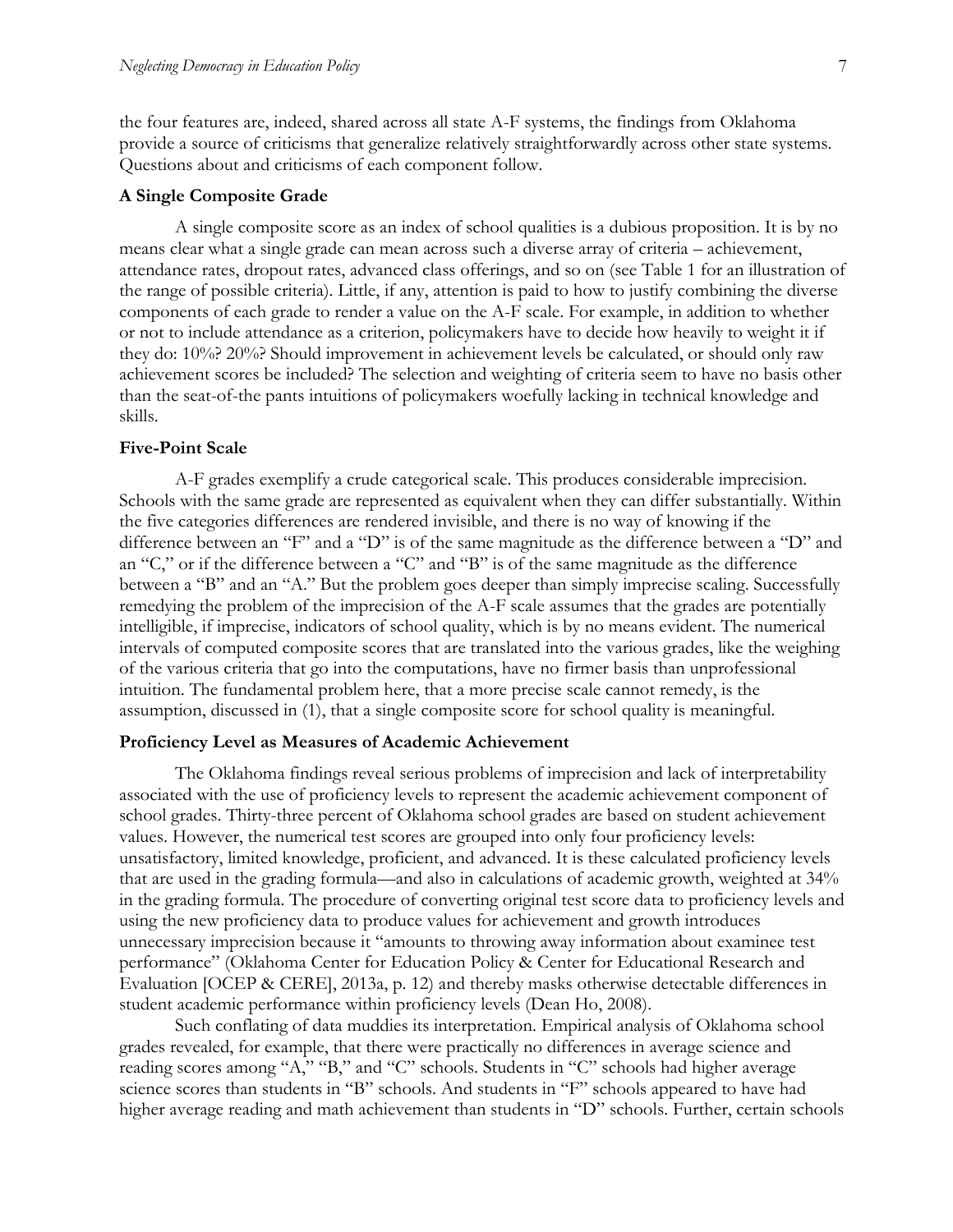with lower letter grades performed better in mathematics than schools with higher letter grades (OCEP & CERE, 2013b, p. 12-14). Here it may be asked: "If a letter grade, which is based primarily on standardized test scores,<sup>9</sup> does not necessarily tell us anything about school differences in reading, math, and science outcomes, what does it tell us" (OCEP & CERE, 2013b, p. 13)? The answer here seems to be that it tells us very little or nothing. To be meaningful, the letter grade would need to represent a school's performance pattern, but it turns out that within-school variation across subject areas, across grades, and across the academic year fluctuates a great deal. Thus, it is never clear what an "A" is or what an "F" indicates (OCEP & CERE, 2013b, p. 5).

#### **A-F School Report Cards as Composite Scores of Unmediated Outcomes**

The findings of the celebrated Coleman Report (Coleman et al., 1966), produced 50 years ago, have proved to be impressively robust: schools account for a remarkably small amount of the variance in student achievement scores (perceived as remarkably small in the mid-1960s) (Borman & Dowling, 2010). Credible empirical research continues to show that school effects typically account for less than 30% of student academic performance (Nye, Konstantopoulos, Hedges, 2004; Rockoff, 2004; Rowan, Correnti, Miller, 2002). Using only student academic performance and other isolated outcome measures to assign A-F school grades is, then, confusing—or even deceptive—because it ignores and obscures many important factors that contribute to school performance. Letter grades ignore, for example, the well-documented correlation between socioeconomic status and attendance and graduation rates (OCEP & CERE, 2013a, p. 5) and they attribute academic proficiency changes directly to schools that students attended only most recently (OCEP & CERE, 2013a, p. 15). The "primary assumption of the A-F accountability system, that student test scores can be dissected and manipulated into valid indicators of school performance, is simply false" (OCEP & CERE, 2013b, p. 8).

Two more recent papers examining the Oklahoma A-F system, produced by the same Oklahoma researchers, corroborate these concerns about the validity of school report cards as a measure of school quality. The papers document a number of flaws in the Oklahoma letter grades. The researchers find, for example, that the Oklahoma letter grades tend to hide, rather than reveal, achievement gaps. They write: "minority and FRL students in the lower ranking schools outperformed their minority and FRL peers in higher ranked schools… Further, FRL students in the lowest performing schools actually had higher average achievement than their FRL peers in the highest ranked schools" (Adams et al., 2016a, p. 15). More generally, they doubt the "informational significance" of A-F letter grades – their ability to validly measure and express school quality. They write: "After removing achievement variance attributed to factors unrelated to teaching or school effectiveness, letter grades were unable to differentiate schools by average student achievement… Informational significance is lost on grades that hide achievement variance within and between schools, making any diagnostic and improvement use of A-F grades ineffectual" (Adams et al., 2016b, p. 23). In sum, they find that "school grades do not accurately represent achievement patterns within schools, nor are they suitable for distinguishing between higher performing and lower performing schools" (Adams et al., 2016a, p. 19).

Despite such weaknesses, A-F school report cards are one among many school

<sup>9</sup> At the time of the report, 33% of the Oklahoma grade was based on status achievement scores and another 34% is based on student growth as a function achievement scores. In all states for which we were able to determine the weightings, achievement scores are heavily weighed, typically accounting for a least 50% and often more. See Table 1 below for more detail.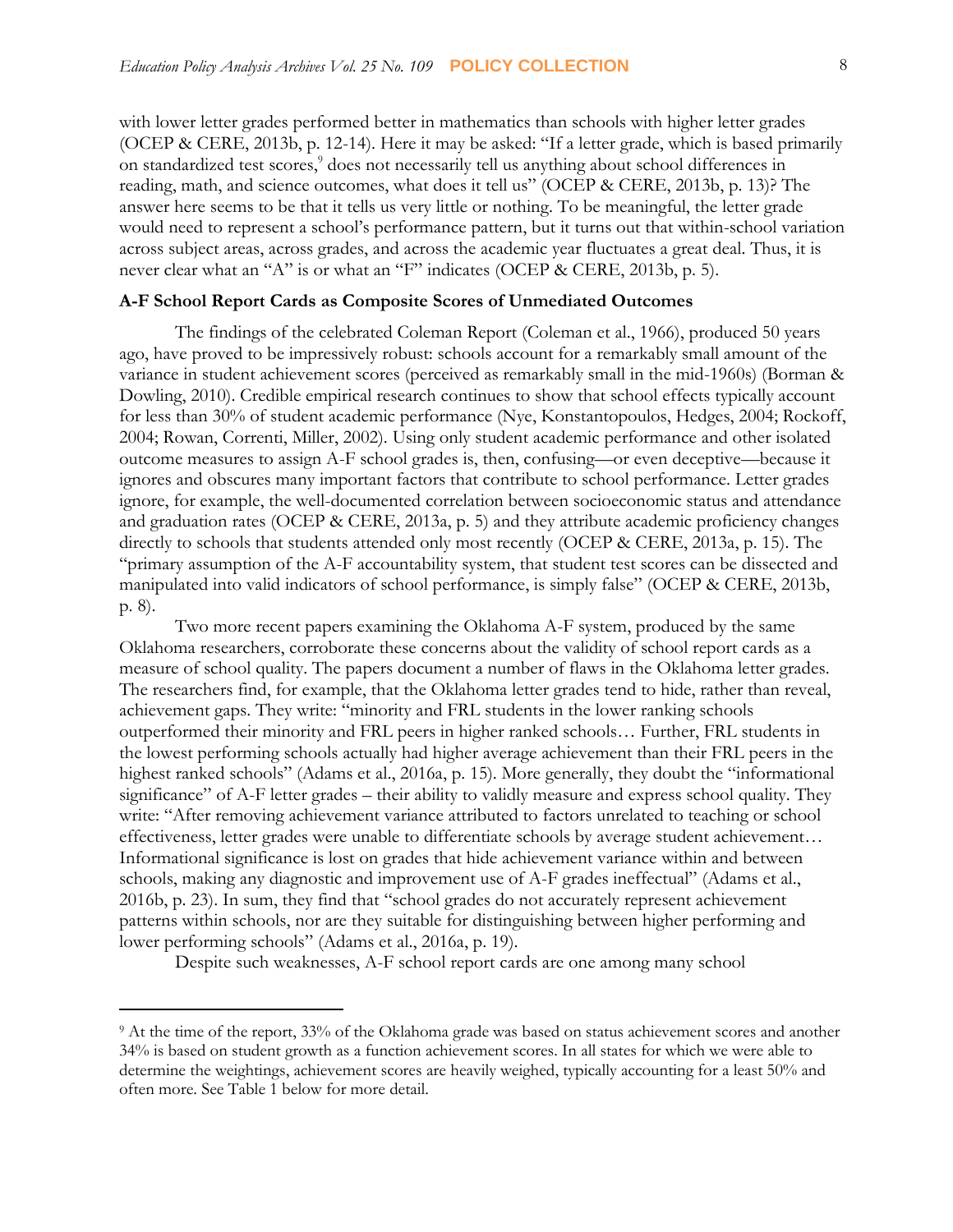accountability systems spawned by No Child Left Behind's mania for assessment. State after state claims that school grades are intuitive and easy for parents and the public to understand, since they are analogous with subject matter grades, with which virtually everyone is familiar. School grades are thus touted as providing valuable information to parents in their decision-making about schools, facilitating increased and more effective participation on their part, and ultimately fostering school improvement.

These are largely claims about the validity of A-F school grading as a policy instrument, the topic of the next section. However, we make the preliminary observation here that it is unlikely that such grading systems can accomplish purported policy objectives if they fail on the prerequisite of validity—if they do not in fact accurately measure school quality. And they do in fact fail: as we show above, they do not and cannot provide an accurate assessment of school quality. Although there is some evidence that parents do, indeed, find school report cards useful in evaluating schools, especially when presented with appealing graphics (Mikulecky & Christie, 2014, p. 9-13), this is a case in which the perceived "face validity" of school report cards—the intuitive perception of validity—surely goes awry. "If [an A-F grading system] seems easy to understand, it is only because the use of a single indicator to represent something complex is familiar. We are used to letter grades. A truly comprehensive evaluation system is best not boiled down to a single value because it masks the very complexity it is trying to capture" (OCEP & CERE, 2013a, p. 18). The formulas by which school report cards are computed are often not readily available, and are inscrutably byzantine in any case. It would require a very atypical parent, indeed, to understand what the grades mean, particularly when it is by no means clear that they have any coherent meaning at all.

One final observation about the validity of A-F school grades as a measure of school quality: to our knowledge, no state A-F system includes among its criteria democratic citizenship, the ability to engage in democratic dialogue with diverse others, and other public and civic educational outcomes.<sup>10</sup> How far can a letter grade that makes no mention of democratic citizenship validly measure school quality in a democratic society?

In sum, there are very strong reasons to reject the validity of A-F school grading systems, as currently conceived and implemented, as a measure of school quality. But the problems that beset A-F school grading systems apply not just to current systems. There are no technical fixes: the single summary evaluation on a crude five-point scale is irremediably flawed.

### **The Validity of School Report Cards as a Policy Instrument**

The question of *validity as a policy instrument* of A-F grading systems is the question of how far such systems succeed in fulfilling proponents' stated aims. Above, we detailed evidence of an "echo chamber," where rationales for A-F school grading systems were similar, or indeed identical, across the states.

We identified three rationales commonly articulated by proponents: (1) A-F school grades provide "simple" and "common sense" information to parents and communities about the education of their children. (2) By providing such information, A-F school grades encourage and empower citizens, parents, teachers, and administrators to participate in and take rational control of decisions about schooling. (3) A-F school grading systems work to improve schools to everyone's benefit—as enabled and fostered by the realization of rationales (1) and (2). We argue that there are good reasons to doubt each of these rationales.

<sup>10</sup> For detailed information about state accountability systems, see Table 1 below.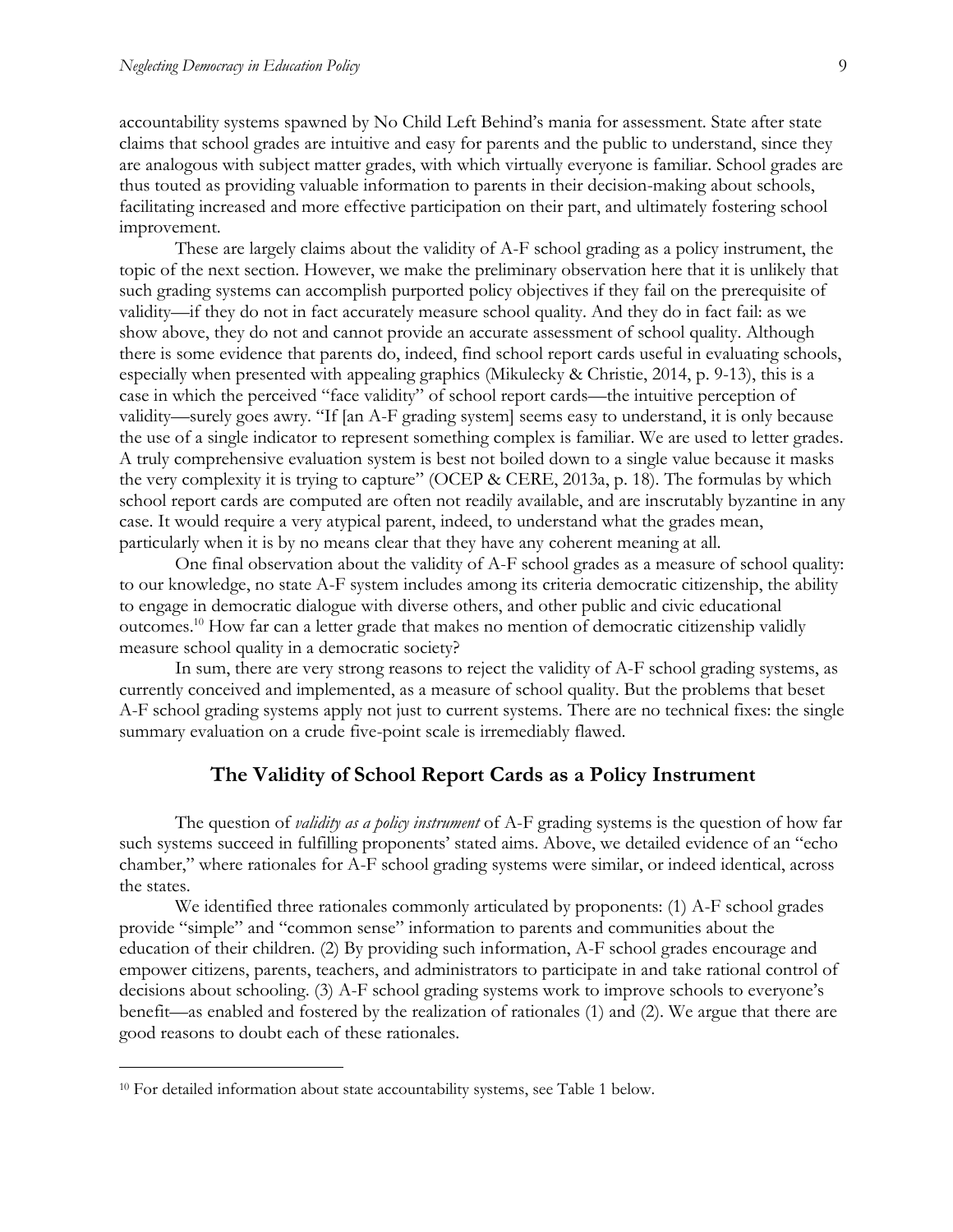Rationale 1—letter grades provide parents and communities with clear information about school performance—is undermined thoroughly by the analysis of the previous section. However, simple and common sense school report cards may appear to the untrained eye, a modicum of technical analysis reveals them to be patently invalid representations of school quality. As previously observed, it follows that because school report cards are invalid as a representation of school quality, so must be policy instruments based upon them. The invalidity of school report cards as a representation of school quality leaves rationale one adrift, anchored in nothing.

Like Rationale 1, Rationale 2—A-F school grades encourage and empower citizens, parents, teachers, and administrators to participate in and take rational control over decisions about schooling—finds its warrant in no more than common sense, apparently, for supporters cite no empirical research in its defense. We found little empirical research that speaks directly to the issue. We did find, however, a small set of recent studies on the general relationship between state accountability systems and parents' and citizens' attitudes toward government, their political participation, and their involvement in the education of their children. When the findings of these studies are extrapolated to school report card systems, they undermine the claim that A-F grading empowers stakeholders.

Specifically, one study found that "parents residing in states with more developed assessment systems express significantly lower trust in government, substantially decreased confidence in government efficacy, and much more negative attitudes about their children's schools" (Rhodes, 2015, p. 3). Accountability policies "demobilize parents by excluding them from key educational decisions and enmeshing their children's schools in a punitive testing context that elicits parental anxiety and dissatisfaction" (p. 3). Significantly, parents in these states were less likely to participate substantively in the education of their children. When parents are alienated from democratic deliberation about public schooling, as they are in an A-F environment, they come to hold negative attitudes about schools in particular and government generally; in this way, they are actually separated from substantial democratic involvement with schools. Thus, rather than enhancing parental participation, more highly developed accountability systems, such as those exemplified by A-F school grading systems, actually suppressed it.<sup>11</sup>

Another recent study found very little evidence that the school performance information made available through school report cards in Ohio has been used by voters as they vote for school board members or by school board members as they make decisions about staffing. Indeed, the study finds "no evidence that voters act on these state or federal performance designations nor that school boards respond to them when making staffing decisions" (Kogan, Lavertu, & Peskowitz, 2016, p. 658). More generally, the study "indicates that despite the wide dissemination of simple and clear performance information, there is little evidence that electoral pressure served as a mechanism that motivated school board members to improve the quality of public education in Ohio" (p. 659). The study undermines the foundation of Rationale 2: if no evidence can be found that citizens and elected officials reliably use school performance information made available by school report cards, report cards cannot be said to empower citizens and elected officials to participate in and take

<sup>11</sup> A-F school grading systems meet many of Rhodes' criteria for determining which accountability systems count as "highly developed" and thereby suppress parental participation. These highly developed accountability systems include: (1) school ratings to measure school performance, (2) a statewide student identification system, allowing the state to link student test scores with schools or teachers, (3) rewards for high-performing or improving schools, (4) assistance to low-performing schools, and (5) sanctions for lowerperforming schools. Hence Rhodes' arguments apply broadly to A-F systems.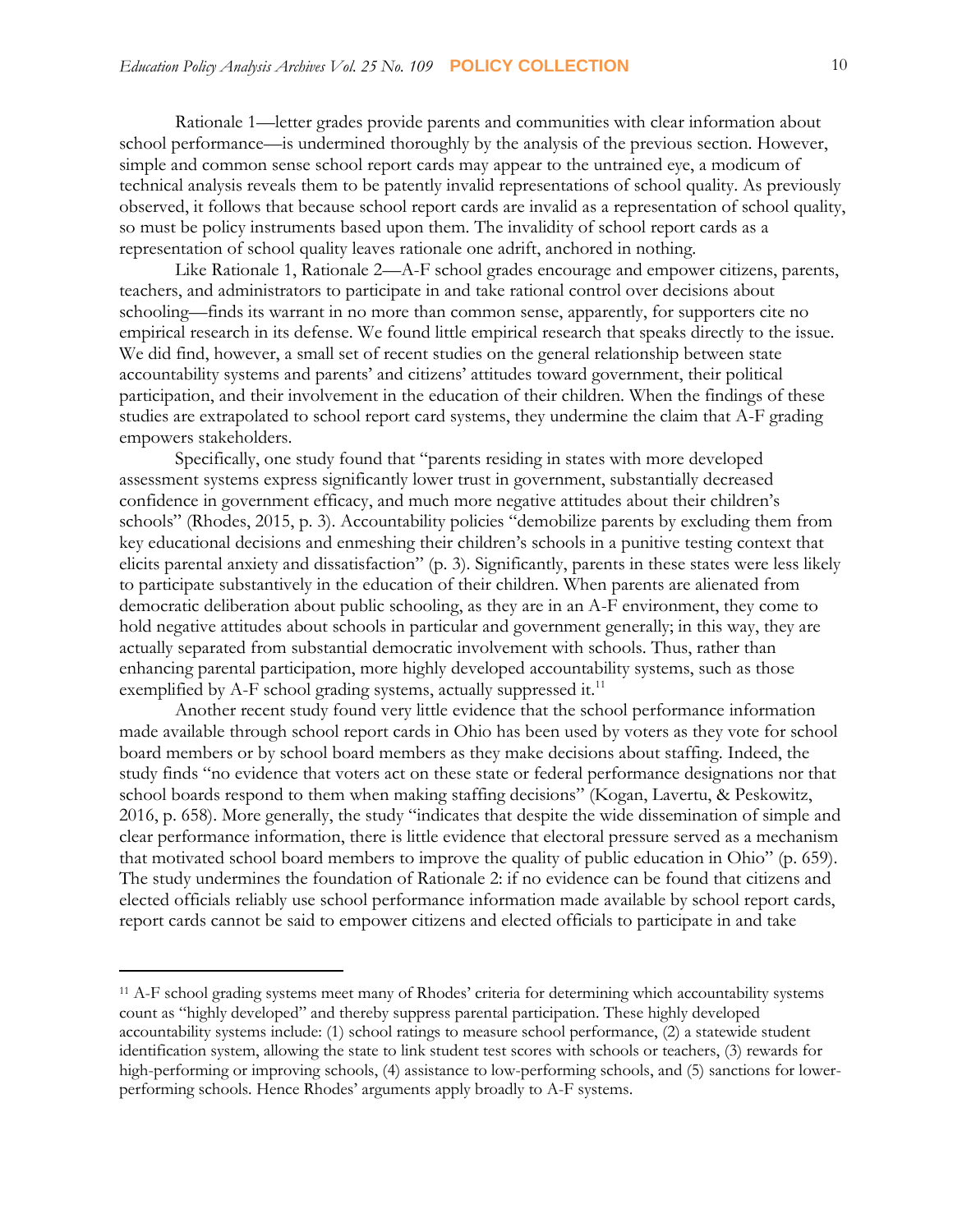rational control over decisions about schooling.

Rationale 3—A-F school grading systems work to improve schools to everyone's benefit (as enabled and fostered by the realization of rationales 1 and 2)—fails along with the others because of the cumulative relationship it bears to them. There are still further problems with this claim. As observed previously, the factors incorporated into A-F school report cards are confined to student academic performance and other outcome measures in isolation from the social, cultural, and economic context and from the policies, practices, and level of resources of schools. This is the source of two significant problems.

First, confining evaluation criteria to student academic performance and other outcome measures in isolation from the social, cultural, and economic context and from policies, practices, and resources of schools is unfair to teachers, administrators, students and others: it holds them fully accountable for outcomes that they have limited power to produce. Two of the cardinal requirements for fairly implementing high-stakes testing are: (1) that all students are taught in conditions that provide a fair opportunity to learn test material, and (2) that the validity of reporting categories (proficiency levels, for example, or A-F grades) be established (American Educational Research Association, 2000). Neither of these requirements is met by school report card systems.

The issue of fairness to those being held accountable is particularly germane to bureaucratic accountability, where rewards and sanctions follow directly from the report card evaluations and are assumed to be drivers of improvement. The so-called *theory of action* underlying bureaucratic accountability may be questioned (Lee & Reeves, 2012; National Research Council, 2011). Citing a recent white paper authored by an impressive group of educational testing policy scholars (Baker et al., 2010), the Oklahoma researchers contend that "it is a myth to think that using student test scores to punish or reward schools is a driver of improvement" (OCEP & CERE, 2013b, p. 27). In the view of these researchers, failure to improve academic outcomes emerges not from individual actors' failings, but rather from lack of necessary resources. Given that A-F letter grades and consequent interventions in Oklahoma do not meaningfully address profound differences in capacity and school resources, there is little reason to believe that they will strengthen schools.

The second significant problem with confining evaluation criteria to student academic performance and other outcome measures in isolation is that it precludes the capacity to produce the formative knowledge needed to improve performance on desired outcomes. In collapsing information from a limited number of outcome measures, grading plans divert attention from how school policies, practices, and resources interact with out-of-school factors and the characteristics of diverse students to produce (or fail to produce) desired educational outcomes. The focus on isolated outcomes, combined with the crude summary evaluations that grades on an A-F scale provide, undermines the claim that A-F grading systems function in general to improve schools. In fact, they are particularly ill -suited to address group-based gaps in achievement. In Oklahoma, for example, A-F letter grades tended to obscure, rather than reveal, within-school achievement gaps. Schools marked "A" and "B" were found to be least effective for minority students and students receiving free or reduced-price lunch (FRL) (OCEP & CERE, 2013b, p. 27). As stated before, FRL students attending "D" and "F" schools had better average math, reading, and science scores than FRL students in "A" and "B" schools. The measure of school quality embedded in the Oklahoma A-F system is blind to achievement gaps. Rather than making them visible and thus allowing communities and policymakers to address them, letter grades in this case have rendered them invisible, subsuming them into differences between schools.

Almost all state plans include achievement growth as a general criterion in addition to achievement growth in the lowest quartile as a distinct criterion. Growth measures serve as a way of controlling for the influence of different student characteristics by measuring the difference between student achievement at the beginning and the end of a given period of time, on the presumption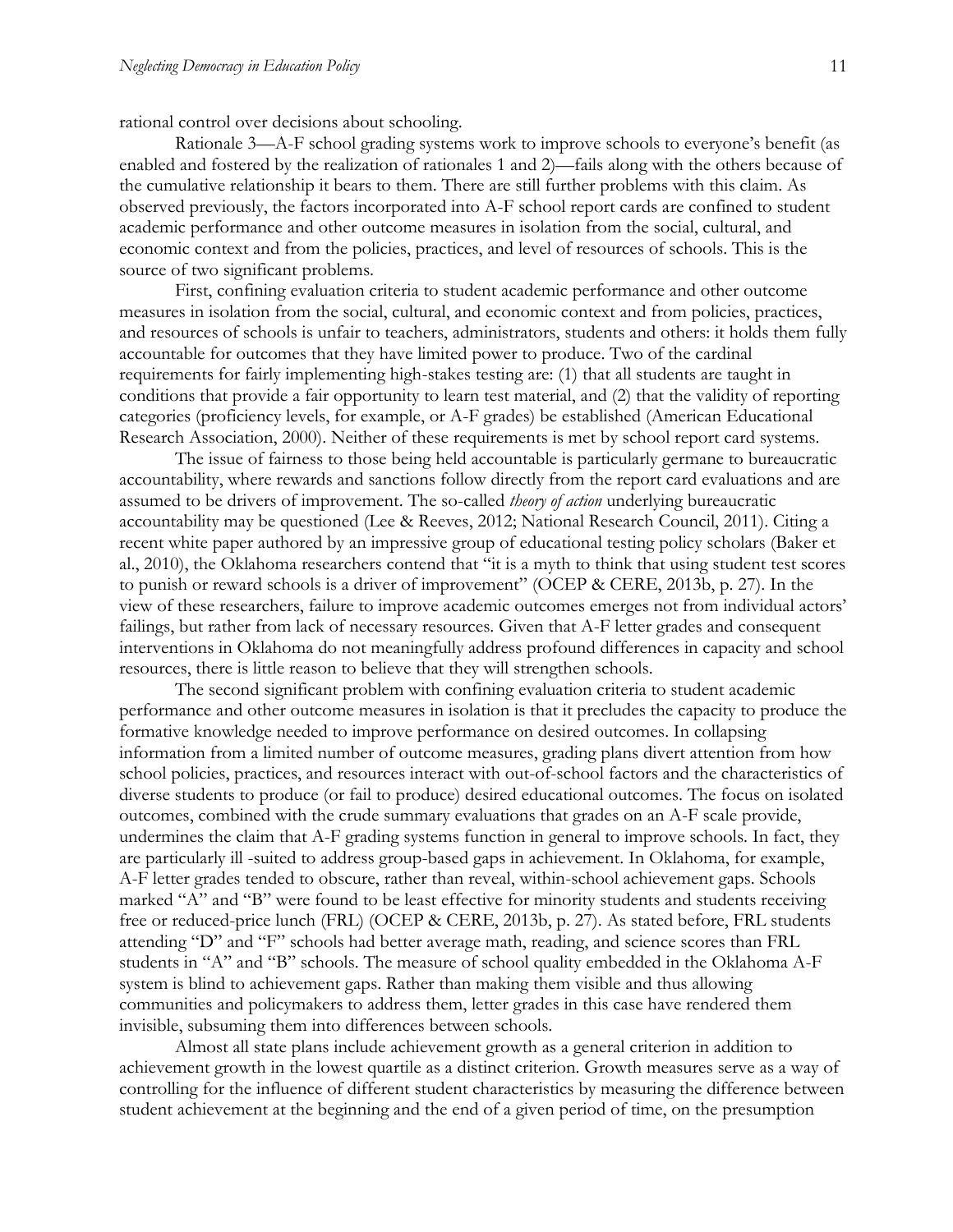that what happens in schools causes whatever difference exist. But this is hardly sufficient to overcome the problems associated with an exclusive focus on school outcomes: It neglects the role of social, cultural, and economic factors outside of schools, as well as of the policies, practices and resources of schools—all of which play a significant role in producing those outcomes.

Before proceeding, we consider studies that have found that A-F accountability systems have driven limited school improvement. Examining letter grades in Florida and New York City, these studies find, in sum, that receiving an "F" grade boosts student achievement as measured by test scores, but that no other letter grade promotes school improvement. These studies typically suggest that school improvement associated with receipt of an F grade is spurred on by the "shaming effect" of school report cards. One study finds that schools in New York City "receiving a failing grade realized positive effects in English the first year of the sanction" but found "no evidence that receiving letter grades other than F had positive effects" (Winters & Cowen, 2012, p. 313). Against expectations, the results of receiving a D-grade "appear to been negative, not just in year 1 but in the second year as well" (p. 326). Another study of New York City finds that "summary letter grades drove improvements in student test scores in New York City schools that received an F grade" but that the "magnitude of the effect did appear to drop over time" (Winters, 2016, p. 9). Yet another study of New York City found that "the new accountability system put in place in New York City had important effects in the months that followed its launch in the fall of 2007. Math and English test scores improved in schools that received very low accountability grades" (Rockoff & Turner, 2010, p. 145-146). Finally, a study of the Florida A-F letter grade system found that "schools receiving an 'F' grade are more likely to focus on low-performing students, lengthen the amount of time devoted to instruction, adopt different ways to organize the day and learning environment of the students and teachers, increase resources available to teachers, and decrease principal control" (Rouse, Hannaway, Goldhaber, & Figlio, 2013, p. 275).

While these papers provide support for school letter grades in a limited range, we remain deeply skeptical of A-F systems. First, these studies presume that A-F letter grades are clear and meaningful measures of school quality to begin with. As noted above, there is good reason to doubt that letter grades validly measure and express school quality. Second, the positive effects of A-F letter grades are relatively minor, impacting only certain schools receiving F grades, and still fall well short of the educational benefits promised by their proponents. Indeed, these positive effects may well be outweighed by the negative consequences documented above. Third, as noted above, report cards neglect the bulk of the factors that account for student achievement – effects beyond the walls (and control) of schools. For this reason, A-F systems may well distract citizens and elected officials alike from democratic discussion about these out-of-school effects, including poverty and socioeconomic status. Fourth, A-F systems presume that the conception of schooling and achievement embedded within them is suitable for democratic society, which is by no means clear. We say more about this fourth concern below.

In summary, there are strong reasons to doubt that A-F school grades fulfill the aims articulated by their proponents and are valid as a *policy instrument.* Their neglect of contextual features, and of the policies, practices, and resources of schools, renders them ill-suited to drive school improvement. Rather than working to empower parents and community members in a way that promotes school involvement, they are more likely to alienate parents from democratic participation in the education of their children.

## **The Validity of School Report Cards as a Democratic Assessment Framework**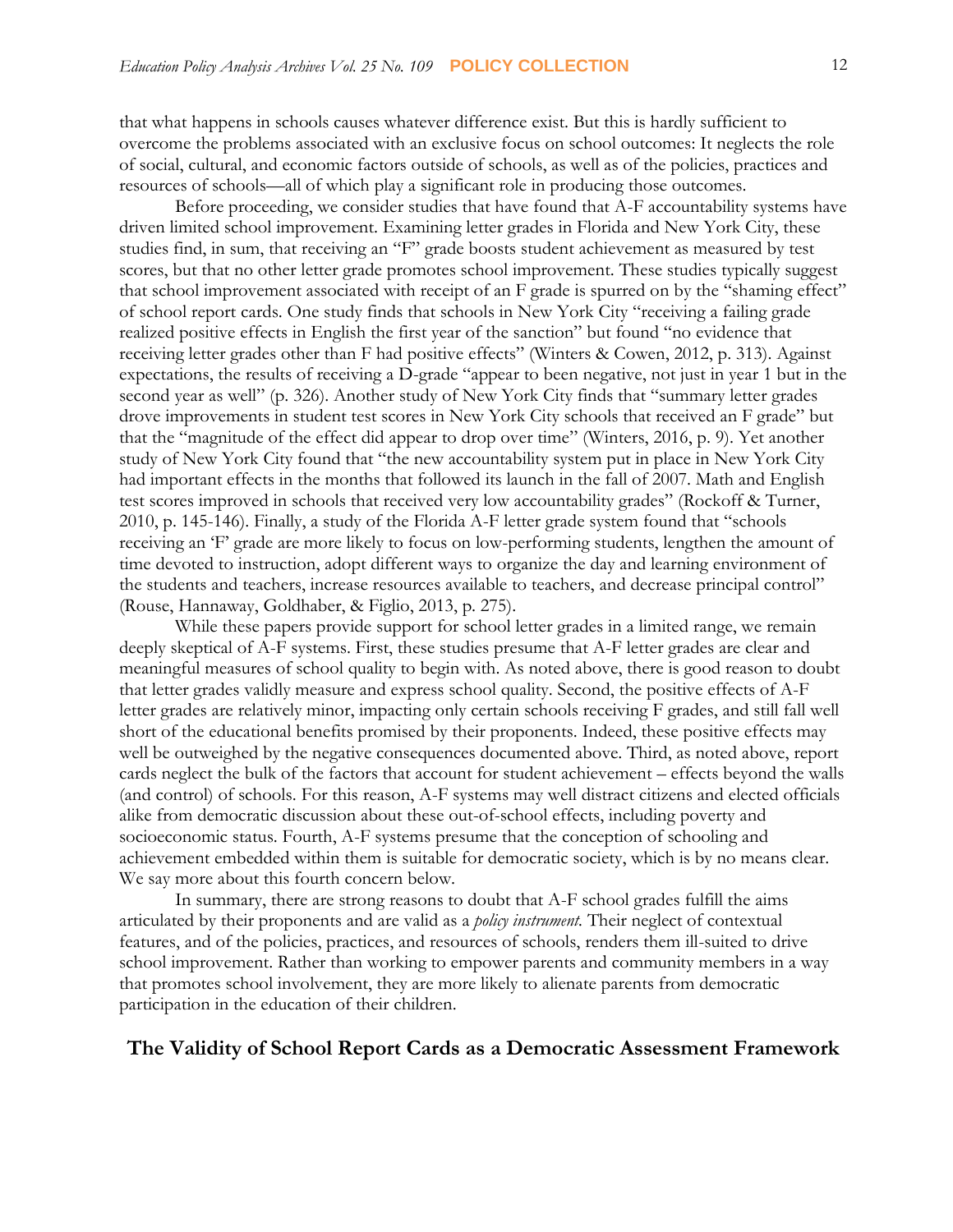Even if A-F school grades proved *valid as a measure of school quality* and *valid as a policy instrument*  – which they do not – there are still strong reasons to hold that they are invalid as a *democratic assessment framework*. They are unsuited to guide schooling in democratic society for (at least) three reasons: first, they are blind to democratic educational outcomes; second, they impose a (neoliberal) conception of schooling with little apparent consideration of the range of competing educational and social visions; and, third, with anti-democratic consequences, they appear to presume that some "pure" conception of schooling and school quality, insulated from the political and ethical values of researchers, policymakers, and citizens, can be discovered and used to drive educational improvement. We detail each of these concerns below.

#### **Neglecting Democratic Educational Outcomes**

A-F systems appear to ignore entirely the fundamental place of schooling in preparing democratic citizens to engage in collaborative democratic deliberation. They are blind to democracy and democratic citizenship. No state A-F system measures directly the educational outcomes required to foster an effective democratic citizenry: civic engagement, the ability to engage with diverse others in authentic deliberation, understanding beliefs to be revisable and indeed revising them in light of contradictory evidence, working to maintain the conditions of democratic society, and so on. The general educational vision contained in A-F systems neglects, and undermines by crowding out, the role of schools in cultivating in students the prerequisite for democratic deliberation: democratic character, which includes the knowledge, abilities, and dispositions needed for effective participation in democratic politics. Michele Moses and John Rogers argue that democratic citizens must develop both capacities for and commitments to democratic deliberation, such as listening, weighing evidence, communicating with people from diverse backgrounds, and thinking critically about, rather than merely accordance with, authority (2013, p. 207-216). Except tangentially, no difference between "A" and "F" schools can tell us whether schools succeed in preparing students to be good democratic citizens or not. Schools that are granted "A" letter grades in existing accountability systems could be meeting these democratic educational ends considerably less well than schools receiving lower grades.

Post-NCLB accountability systems, which include A-F school grades, have driven a narrowing of the curriculum away from democratic educational outcomes, especially away from the curricular content necessary for cultivating the democratic character (Meens & Howe, 2015). The intense focus on content knowledge, particularly English and mathematics, created by accountability systems has significantly limited attention to other subjects and goals, including democratic outcomes (Robelon, 2011). There is little reason to believe that A-F systems will promote, without substantial revision, democratic education. Certainly they are not aimed directly at cultivating "critical habits of the mind and the inclination to deliberate and debate conscientiously on matters of social importance" which are central to democratic character (Howe & Meens, 2012, p. 12). A-F systems are thus invalid as a democratic framework: they do little to promote democratic educational ends and indeed risk crowding these ends out of schooling.

That A-F systems do not promote democratic education is not some abstract concern. Much hangs on whether or not all students, especially those who belong to historically marginalized groups, are given the tools necessary for participating in democratic politics. In democratic society, these students should be provided the abilities and knowledge for protesting the unjust circumstances into which they have been thrown, for giving voice to their experiences and making those voices forceful in democratic politics. Otherwise, their experiences and voices are denied, subsumed into dominant and narrow representations of how schools and society ought to be organized. And they are too often forced to comply with these dominant representations even as these representations diminish their own experiences and force them into alienating social and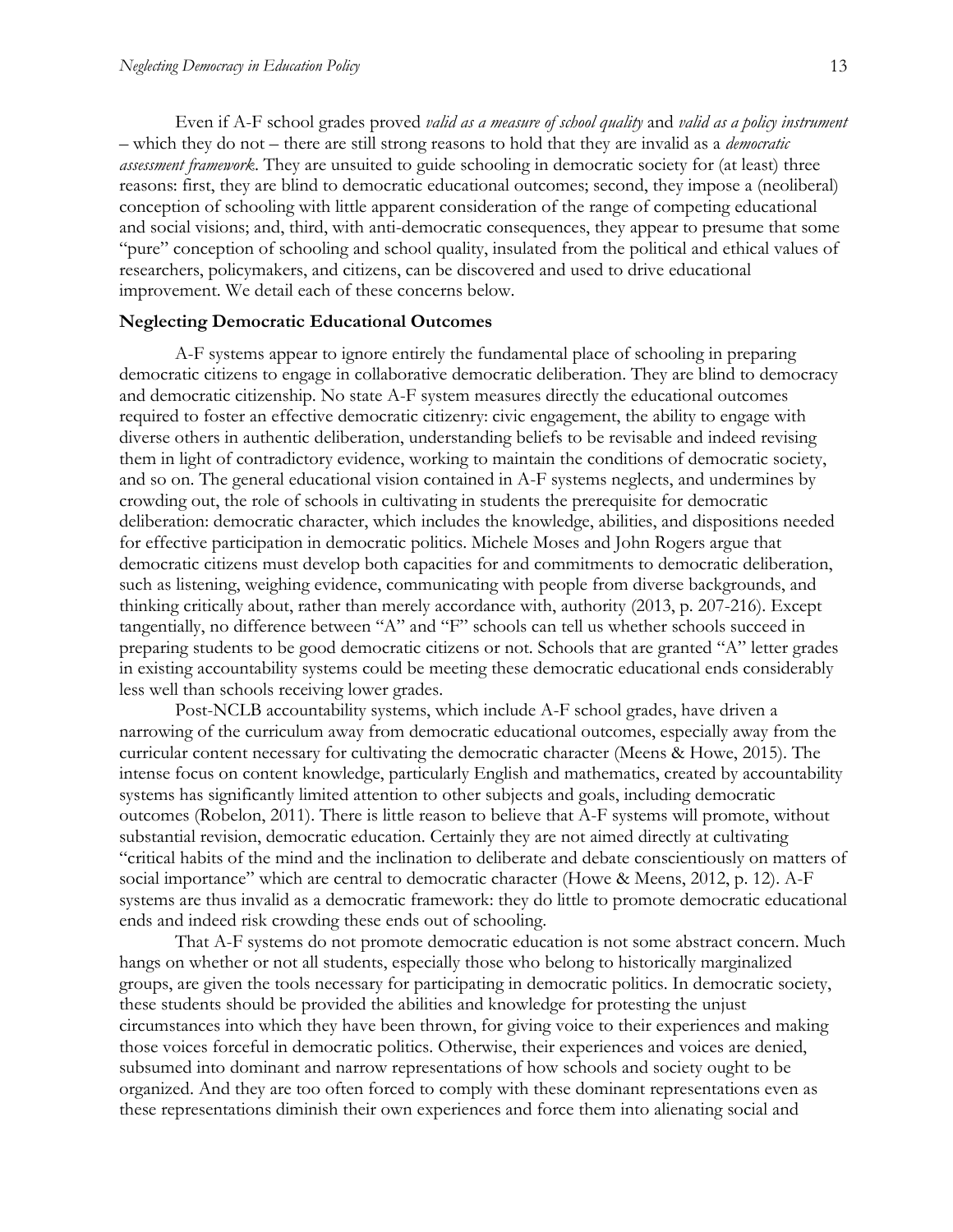economic positions. Any accountability system that fails to recognize the responsibility to cultivate the democratic character might well be said to help maintain existing injustice along lines of social class, gender, race, sexual orientation, and so on. To deny these historically marginalized groups the very tools necessary for participating in democratic politics is to collaborate in the process of consciously reproducing the highly unequal status quo. In this way, existing A-F systems are complicit in maintaining the existing social order and, consequently, the power and status of those who benefit from contemporary power arrangements.

There is another side of this coin. When A-F systems neglect democratic educational outcomes, the problem is not only that historically marginalized groups are denied the tools needed for active democratic participation. A further, and less documented, problem is that academic, social, political, and economic elites are educated to be what Elizabeth Anderson (2010) calls "democratically incompetent." They too are denied the tools needed for robust democratic citizenship. While they have little trouble dominating political life, the elite are nonetheless incompetent, practicing an impoverished form of democratic citizenship at best: they are typically unresponsive to the needs and aspirations of a large swath of fellow citizens, and instead govern in their own image and, typically, to their own benefit. It is apparent that "certain kinds of knowledge, as well as ignorance, exist at both ends of the hierarchy of advantage" (Howe, 2015, p. 198). But school report cards do little, or nothing, to promote robust democratic citizenship at either end of the spectrum of power. In their neglect of democratic educational outcomes, then, A-F systems doubly exacerbate democratic inequality and consequent social and economic inequality.

Education policy that neglects democracy and democratic citizenship is not merely blemished; it is thoroughly wrong-headed from the start. Democratic values should not be seen as optional in education research and policy, one among many sets of values that might be promoted. Instead they should be seen as foundational, threaded into the fabric of good research and policy. No other institution is better situated to promote democratic citizenship than public schooling. Democracy is flimsy, no more than a pattern of behavior among citizens supported by institutions themselves constituted by patterns of behavior. Neglected in educational activity, policy, and research, it can wane. A-F systems, and education policy in general, cannot be properly evaluated in isolation from these normative considerations about the role of education in promoting and sustaining democracy.

#### **Imposing (Neoliberal) Conceptions of Schooling and School Quality**

Though in democracy citizens should be invited into deliberation about schooling, A-F systems appear to impose a particular conception of schooling and school quality with little or no consideration of competing educational and social visions. Questions about the validity of school report cards as measure of school quality and as a policy instrument, cannot be—*should not be* abstracted from the broader normative discussion about the place of education within a robust democracy. Typically, however, there is little or no public deliberation about which specific outcomes need to be incorporated into assessment systems. For example, while such outcomes as job preparation commonly are promoted, there is little discourse about why such preparation is essential, how it is best defined, or how the need for such a practical outcome might be balanced with others—like preparation for participation in active citizenship. Criteria reflect particular political commitments, and they currently are being imposed with little reflection on the range of possible educational and social values.

In contrast, in a democratic society the question of how schools ought to be structured should be subject to ongoing democratic deliberation (Gutmann, 1999). Implementation of particular visions should be open to revision as new reasons and contexts evolve. Proponents of the A-F systems claim they produce democratic engagement as a matter of course, as when, for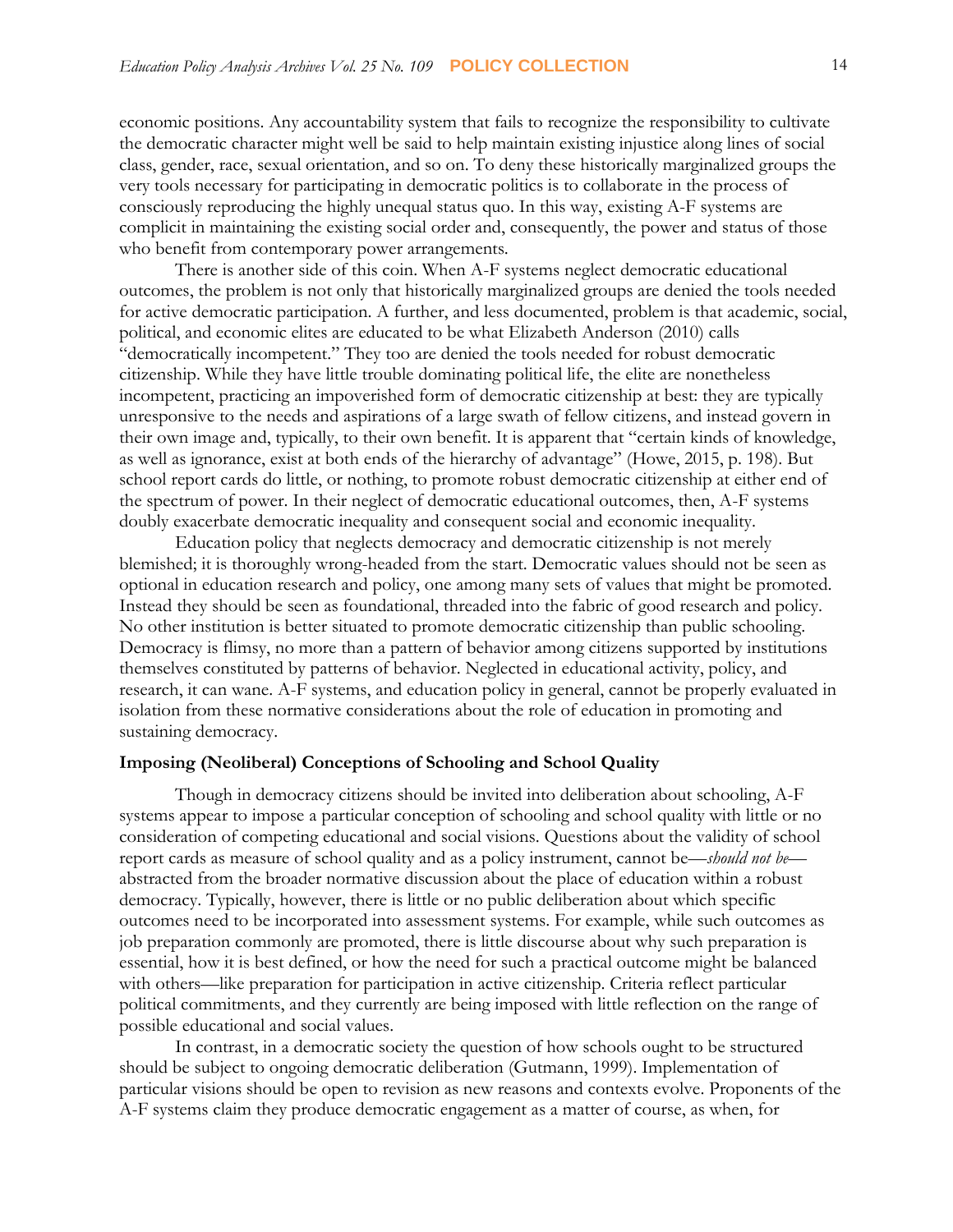example, Indiana policymakers state: "The greatest benefit of the A through F school grading system is heightened community awareness and increased dialogue and action among education stakeholders" (Indiana Department of Education, n.d.) And yet, existing evidence suggests that A-F systems conversely tend to stifle democratic control over educational structures.

But the problem is not only that A-F systems presume, and thereby impose, a conception of schooling and schooling quality. A further concern is that the presumed view is undesirable for democratic society, rooted in neoliberalism. We say more about neoliberalism below, before describing how report cards tend to promote a distinctly neoliberal conception of schooling.

For almost forty years, neoliberalism has been the ascendant political and economic framework, remaking political and economic life (Burgin, 2012; Mirowski & Phlewe, 2009; Stedman Jones, 2012). It has shaped education research and education researchers alike. The core of neoliberalism is the conviction that free markets should be spread to more and more domains of human life. For the neoliberal, the market is the best and most efficient mechanism for producing and distributing goods (Harvey, 2005; Peck, 2013). It is seen, further, as happily compatible with individual human freedom.<sup>12</sup> The neoliberal "targets institutions and activities which lie *outside* of the market, such as universities, households, public administrations and trade unions… in order to bring them inside the market through acts of privatization" (Davies, 2014, p. 310.) Only through the extension of the market can efficiency and individual freedom be achieved.

The development of neoliberalism as a distinct political framework began, roughly, in the 1920s and 1930s (Stedman Jones, 2012). The early neoliberal intellectuals aimed to "reconstruct a *neo-*liberalism that remained true to the classical liberal commitment to individual liberty" (p. 3). They feared that individual liberty, and classical liberalism broadly, were threatened not only by spreading fascism and totalitarianism, but also by New Deal liberalism, British social democracy, and Keynesian economic theory and policy. They converged on the central neoliberal position: among all economic alternatives, the free market most reliably secures individual freedom by denying any individual or group centralized authority over economic structures.

Later neoliberal intellectuals refined neoliberalism, developing a more mature and coherent political framework centered on more radical advocacy of free market reform, deregulation and privatization, and monetarism. They became, in particular, more and more suspicious of *any*  intervention into the free market. For example, Milton Friedman's *Capitalism and Freedom* "presented the market as the means both to deliver social goods and to deliver the ends, the good life itself" (Stedman Jones, 2012, p. 8). Friedman writes: "there is an intimate connection between economics and politics, that only certain combinations of political and economic arrangements are possible… in particular, a society which is socialist cannot also be democratic, in the sense of guaranteeing individual freedom" (1962, p. 8).

The widespread implementation, and eventual dominance, of neoliberalism began, roughly, in 1980 (Stedman Jones, 2012). The energy crisis, the debt crises, and "stagflation" during the 1970s created the economic, political, and ideological conditions in which neoliberal principles – fiscal discipline and austerity, privatization, deregulation, market reform, and more – seemed reasonable economic alternatives to reigning New Deal and Great Society liberalism and British social democracy. Neoliberal economic policy was adopted by the International Monetary Fund (IMF), the World Bank (WB), the World Trade Organization (WTO), the European Union (EU), and in the North American Free Trade Agreement (NAFTA). The infamous "structural adjustment" programs, administered by the IMF and the WB, spread free market economic policy throughout the world. Despite substantial challenge, especially recently during the "Great Recession," the neoliberal

<sup>12</sup> For an example of such an argument, see: Hayek (2007).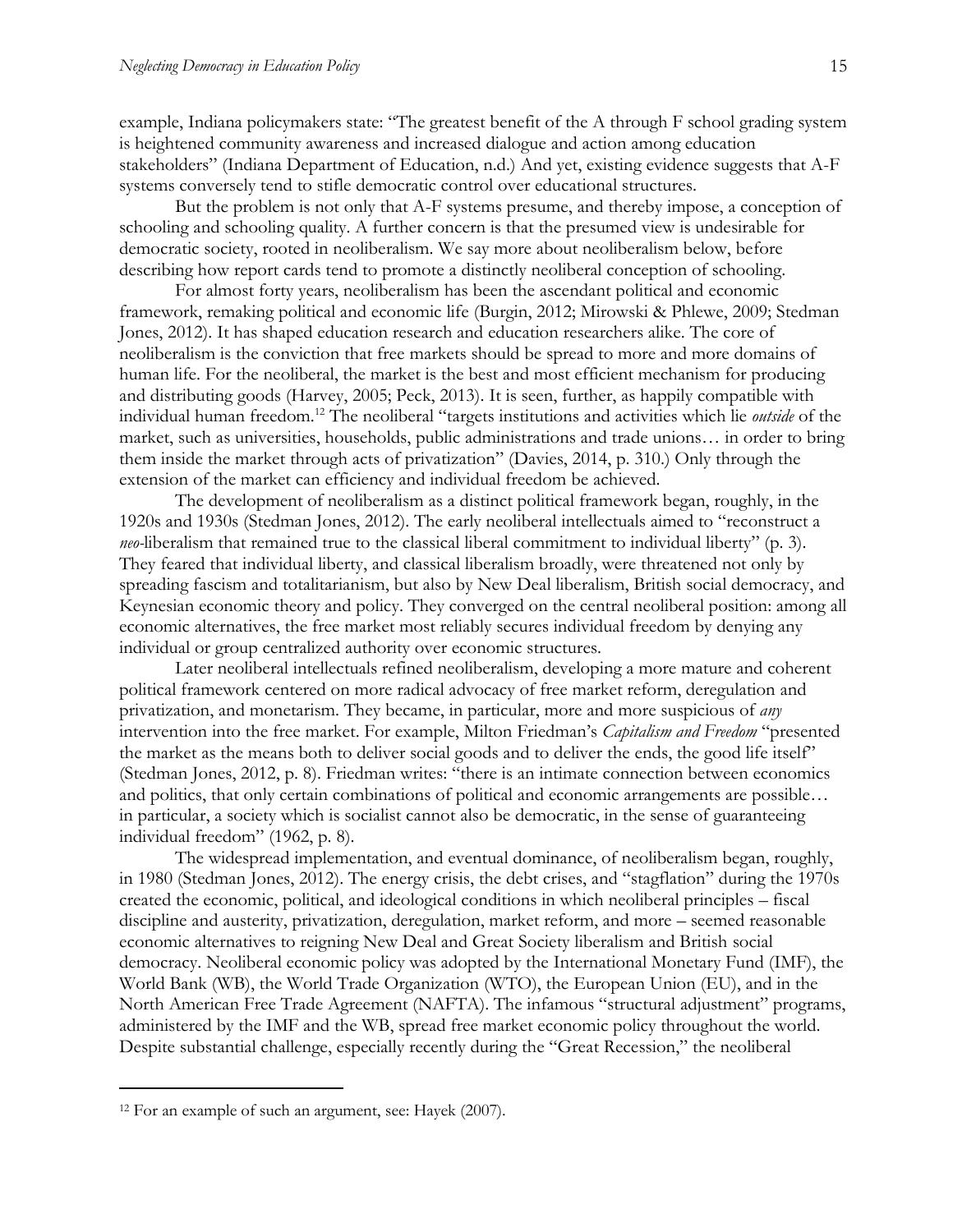framework has proven durable. It remains the dominant organizing principle in social and economic life.

Unlike its ancestor *classical liberalism*, neoliberalism is an active force. It works to create the conditions – social, political, economic, and ideological – needed for the proper functioning of free markets. Rather than the classical liberal imperative to clear space for individual self-determination, it seeks to construct individuals with the knowledge, skills, and dispositions needed for proper interaction with those markets. Unlike classical liberalism, neoliberalism has strengthened rather than weakened state control and monitoring over human life:

Whereas classical liberalism represents a negative conception of state power in that the individual was to be taken as an object to be freed from the interventions of the state, neo-liberalism has come to represent a positive conception of the state's role in creating the appropriate market by providing the conditions, laws and institutions necessary for its operation. In classical liberalism the individual is characterized as having an autonomous human nature and can practice freedom. In neo-liberalism the state seeks to create an individual who is an enterprising and competitive entrepreneur. (Olssen, 1992, p. 340)

It is no coincidence that the widespread implementation of neoliberal policy beginning in 1980 corresponds neatly with a significant shift in education policy that began, roughly, with the publication of *A Nation at Risk* and culminated with the accountability systems spawned by No Child Left Behind, including school report card systems, which are but a new variation on the same general theme. During this period, education policy shifted away from the "equity regime," in which the federal government played a narrow role in education typically confined to promoting equal educational opportunity, to a broader and more activist new policy regime, in which the federal government seeks to improve education through punitive accountability systems (McGuinn, 2005). At the heart of this new regime is the punitive neoliberal "audit culture," which calls for constant monitoring and assessment of schools, along with associated rewards and punishments, intended to drive educational improvement. Alongside the rise of neoliberalism, we have witnessed a rapid

proliferation of *auditing*, i.e., the use of business derived concepts of independent supervision to measure and evaluate performance by public agencies and public employees, from civil servants and school teachers to university lecturers and doctors: environmental audit, value for money audit, management audit, forensic audit, data audit, intellectual property audit, medical audit, teaching audit and technology audit emerged and, to varying degrees, acquired institutional stability and acceptance… Very few people have been left untouched by these developments. (Leys, 2003, p. 70)

A-F systems exemplify neoliberal audit culture: they seek to drive educational improvement by auditing schools and rewarding or punishing them according to audit results. And, we argue below, they exemplify the activist neoliberal drive to create and maintain the individual and institutional conditions required for free markets: they tend to promote a distinctly neoliberal view of schooling that seeks to cultivate individuals with the needed skills, knowledge, and dispositions to navigate and sustain market society.

The neoliberal view of schooling can be characterized by two central tenets. First, schooling should be economically-oriented and prepare students to properly interface with markets. Markets safeguard individual freedom and promote efficiency. Schooling is one of the central institutions for sustaining markets: it can, and should, cultivate individuals with the skills, knowledge, and beliefs necessary for the proper functioning of markets. Second, where possible, the provision of schooling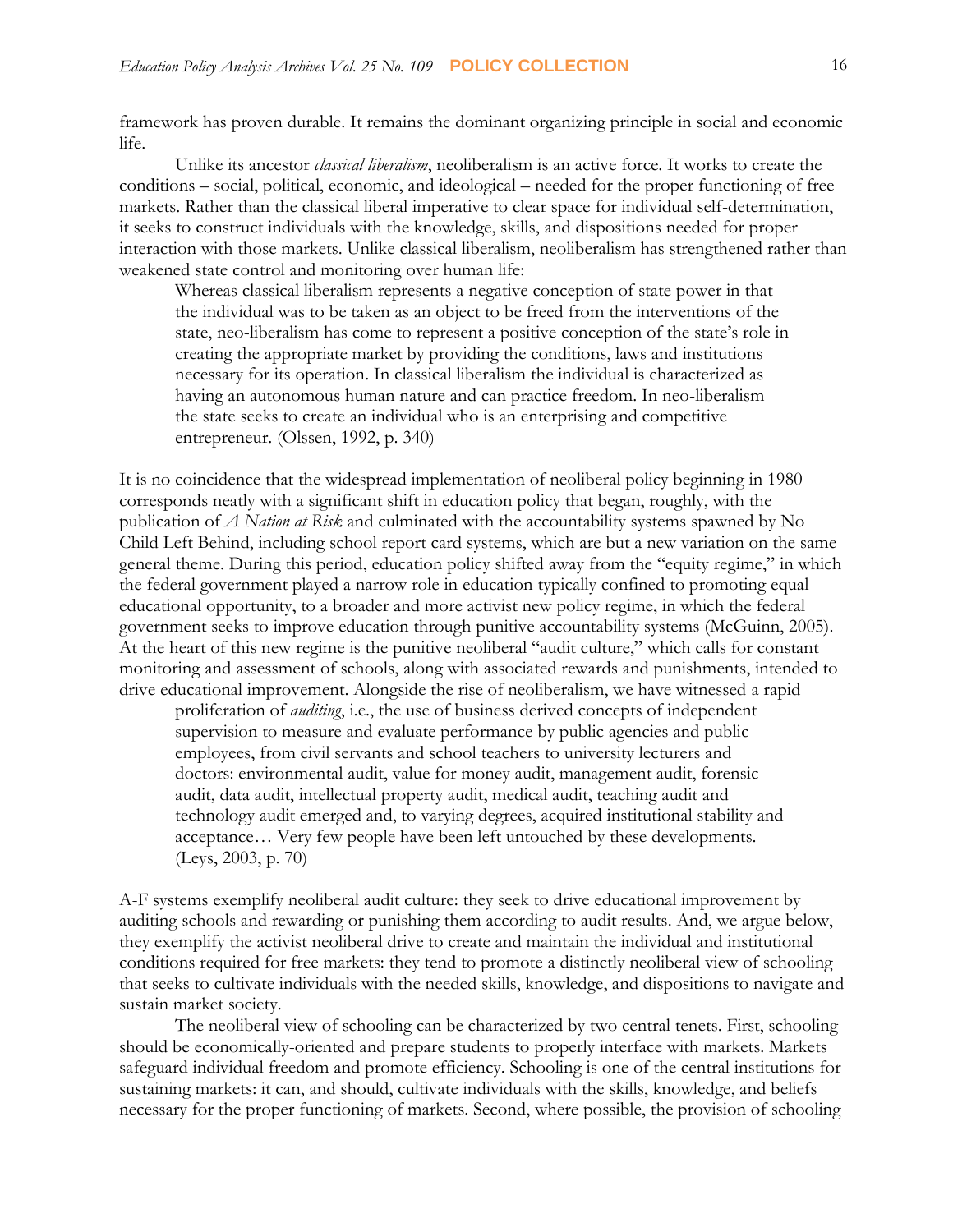should be privatized and put on the market, allowing for market competition that will promote quality schooling chosen by consumers and wither away shoddy schooling not chosen by consumers. Schools should not be "artificially" sustained if they cannot survive on the market. For the neoliberal, such tinkering with the market would be ethically and practically concerning, undermining the potential of the market to safeguard individual freedom and promote efficiency in the production, distribution, and consumption of schooling.

A-F systems appear consistent with, if not outright supportive of, the first tenet of the neoliberal view of schooling: schooling should be economically oriented, training students to properly participate in free market life. These systems commonly conflate *education* and *education for economic ends*. For example, consider the rationales given for A-F school grades in a presentation produced by the Louisiana Department of Education (DoE). The Louisiana DoE (2013) contends "American education outcomes are not competitive internationally." Reports that many other countries have outperformed the US educationally, the department suggests, have substantive economic consequences: "there is substantial cost to our country and our state associated with lower educational outcomes. Had the US closed the international achievement gap by 1998, the GDP could have been \$1.3 trillion to \$2.3 trillion higher in 2008." The department notes, further, "Louisiana graduates will struggle to compete for jobs" because of inadequate school outcomes. Most new jobs, they write, will require education after high school. A-F school grades are taken to be a part of the solution to both of these (economic) problems. We find very similar discussion in other states.

Some, but not all, A-F systems are generally supportive of the second tenet of the neoliberal view of schooling: privatizing the provision of schooling, such that market competition will promote quality schooling and eliminate poor schooling. Whether an A-F system supports the second tenet of neoliberal schooling depends on the accountability rewards and punishments associated with letter grades. Recall, for example, the Indiana Choice Scholarship Program, which provides eligible students with state funding for partial or full tuition costs at participating choice schools, including religiously affiliated schools. Recall too the Florida Opportunity Scholarship Program, which allows students who have attended schools earning either one "F" or three consecutive years of "D" grades to exit and enroll in higher-performing public schools within their district or any other district in the state, provided space is available. Whenever these "choice schools" are managed by corporations or non-profit organizations, A-F systems exemplify neoliberal privatization. Both report card systems move in the direction of, but do not fully endorse, the second tenet: while neither call for the general privatization of the provision of schooling, both embrace the view that the market can drive educational improvement, allowing parents and students to make choices about leaving one particular school for another, supporting schools that are selected and pressuring those that are not.

Here and elsewhere, we find little to no discussion of non-market educational outcomes cultivating, for example, good democratic citizens or ensuring that students have studied and worked with a diverse set of fellow citizens. In A-F systems, the neoliberal view of schooling (and especially its first tenet) typically crowds out democratic educational outcomes. To be clear, our worry is not that schools promote labor market skills, which can be a legitimate educational aim when held in proper balance with other educational aims. Rather, it is that A-F report cards, being as they are blind to explicit democratic educational outcomes, risk crowding out education for robust democratic citizenship. A-F systems that promote the neoliberal view of schooling to the detriment of democratic educational outcomes are undesirable in democratic society.

#### **Presuming "Pure" Conceptions of Schooling and School Quality**

More broadly, report cards systems appear to presume that some "pure," or at least broadly uncontroversial, conception of schooling and school quality can found. They seek a conception of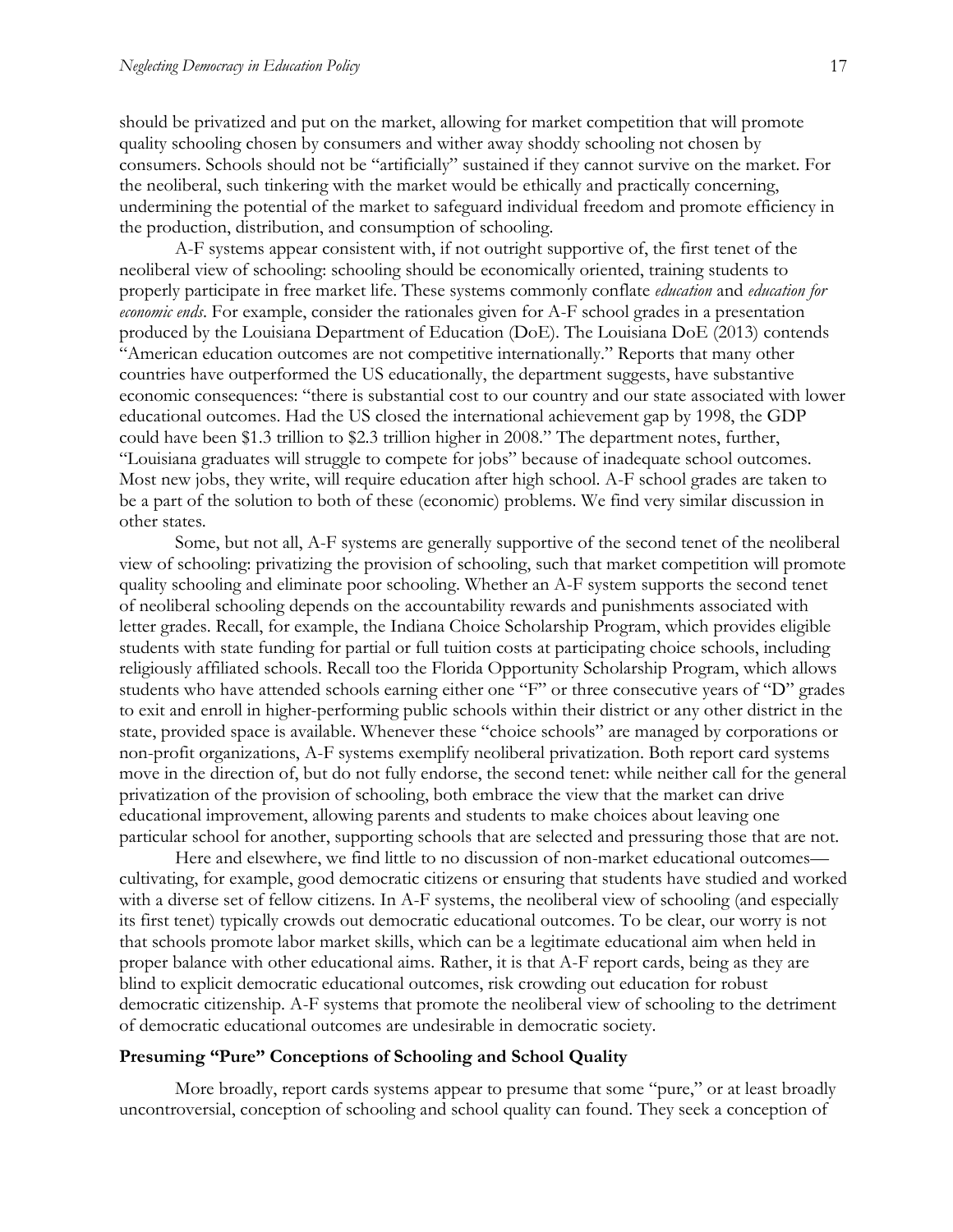schooling and school quality insulated from enduring moral-political reflection among citizens over education that can be used to drive school improvement. But there can be no such pure conception: any legitimate view of schooling in democratic society will emerge from deliberation among citizens, shot through with the values and aspirations of those citizens (Howe, 2009). In presuming that pure conception, they allow a particular view of schooling, and associated moral and political values, to sneak in without scrutiny. Beneath the illusion of a value-neutral conception of schooling and school quality, they typically covertly promote an undesirable neoliberal view of schooling.

Consider two "domains" of questions in education research. In the *technical domain*, education researchers inquire into how far educational intervention *X* promotes educational outcome *Y*. The technical domain is the province of education researchers who possess the technical skills needed to answer technical questions. It is the domain, for example, of the statistician who draws on statistical methods to estimate the effects of class size reduction in a school district. In the *normative domain*, education researchers inquire into how far educational outcome *Y* is desirable, how far it conforms to the demands of robust democratic society. The normative domain is the jurisdiction of democratic citizens generally. Questions that fall in the normative domain should be subject to continued deliberation among researchers and citizens. (To be clear, the normative and technical domains are not cleanly separable in education research and policy: normative considerations will inevitably permeate the technical domain, while technical considerations will inevitably permeate the normative domain. We say more about this below.)

Embedded inevitably within school report cards is some conception of schooling and school quality. To be meaningful, A-F letter grades must contain normative content. They must adopt some position, shot through with values, about the proper function of schooling in democratic society. They must adopt some view of what measures should be used to indicate fulfillment, or not, of that function. Here we inhabit the normative domain, the realm of democratic citizens. Normative views about school quality and the legitimate aims of schooling should be subject to deliberation among citizens. To presume or to impose some view of schooling and school quality, without deliberation, is to run afoul of democracy.

In the case of A-F systems, education researchers and policymakers appear to have proceeded directly to the technical domain, skipping over the normative domain. They have presumed the particular (inevitably normative) conceptions of schooling and school quality embedded in report card systems, rather than holding them open to deliberation and weighing them against the range of competing educational views. It is presented as pure, or at least uncontroversial, insulated from ongoing moral-political reflection about education. A-F letter grades are presented as pure or uncontroversial measures of school quality. But there can be no pure conception of schooling and school quality. Any conception of schooling will be laden with political values because schooling must always work toward some end. Any legitimate view of schooling in democratic society will emerge from deliberation among citizens, thoroughly saturated by the values of those citizens. The presumption of a pure conception of schooling is anti-democratic, alienating citizens from deliberation. In leaping over the normative domain and into the technical domain, researchers and policymakers have neglected the foundational role of democratic values in education research and policy.

Advocates of A-F systems might maintain that they *should* skip over the normative domain. They can, and should, bracket political and ethical values from their research. To insert their own values and aspirations into school letter grades would be anti-democratic. Instead, political and ethical questions – say, "what are the legitimate goals of schooling in democratic society?" and "what is a legitimate conception of school quality?" – are relegated to policymakers, who are democratically accountable to citizens. Education researchers should seek only to answer technical questions using their technical expertise, which will be governed only by epistemic and technical concerns and not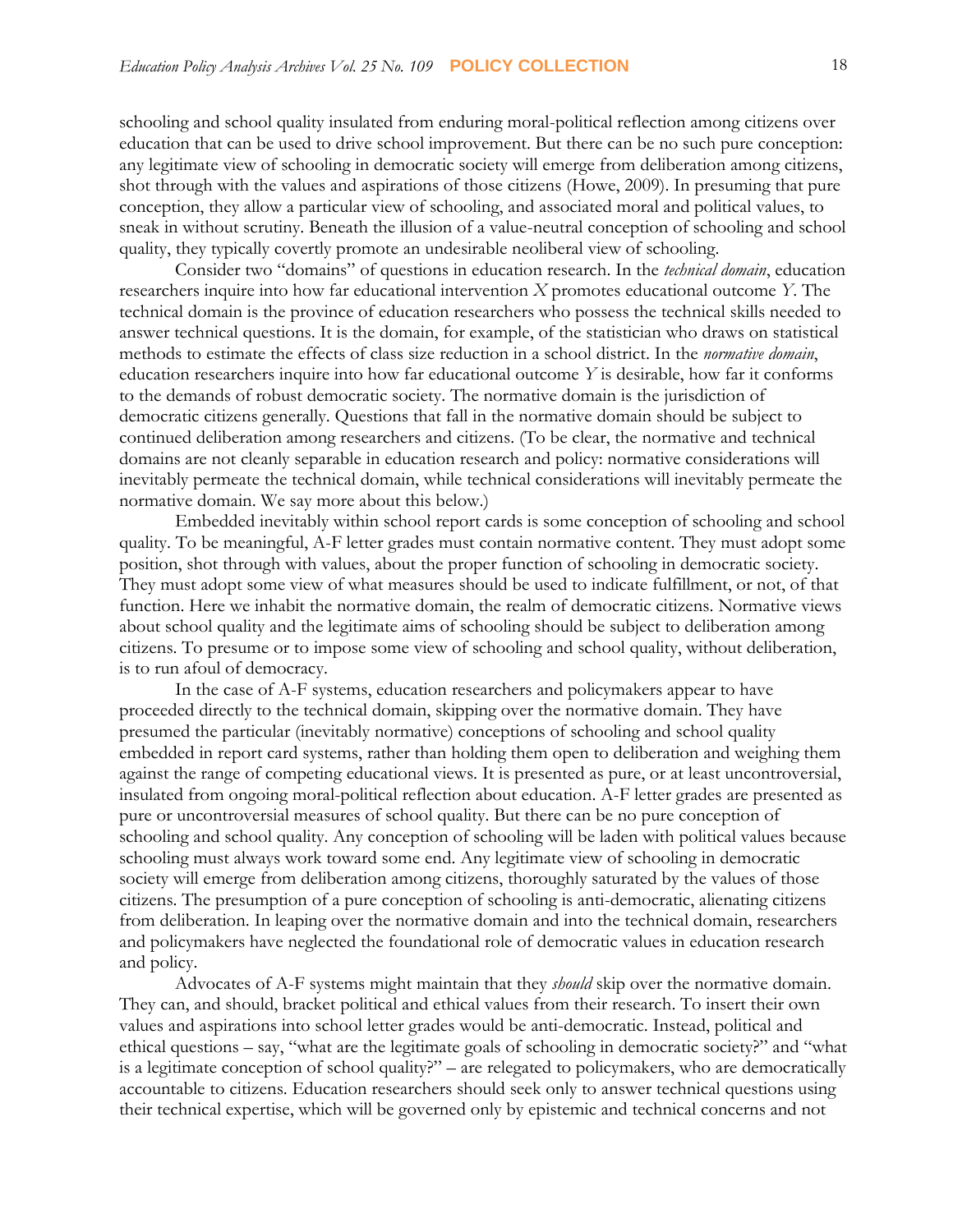contaminated by political considerations. They seek only to produce technical knowledge – how far does educational intervention *X* promote educational outcome *Y* – to be given to policymakers who will use that knowledge in deliberation.<sup>13</sup>

But this view is flawed. While education researchers and policymakers should, out of respect for democracy, remain vigilant about covertly embedding their values into A-F systems, this strategy backfires. Education research and policy, in general, cannot be insulated from political and ethical considerations (Howe, 2009; Putnam, 2002). Any conception of school quality, some version of which *must* be presumed in A-F systems, will be loaded with normative considerations. Failing to disclose that answers to question within the technical domain will be shot through with moral and political values will bias deliberation among policymakers and citizens, silently promoting those views. Instead of revealing the moral and political values that inevitably permeate A-F systems, it masks them, shielding them from deliberation and criticism.

In sum, report card systems neglect the priority of democracy to education research and policy. They are unlikely to promote democratic educational outcomes. Rather than inviting citizens to deliberate about the host of possible educational and social visions that could be embedded in A-F letter grades, they appear to impose particular (typically neoliberal) conceptions of schooling and school quality. And they presume, wrongly, that pure, or at least broadly uncontroversial, conceptions of schooling and school quality can found and used to drive school improvement. In doing so, they often covertly promote particular values and particular views of schooling and school quality, which are shielded from deliberation and scrutiny.

We find that report card systems are *invalid as a democratic assessment framework*. Because they are democratically invalid, A-F systems cannot be remediated with technical fixes. They are flawed *normatively*, beyond the reach of technical tinkering – they violate the general requirement for schooling in democratic society to promote democracy. They may well be irredeemably flawed, at least without a substantial consideration of the role of schooling and school accountability in democratic society.

## **Conclusion and Recommendations**

We endorse three recommendations advanced by the Oklahoma researchers. First, policymakers should eliminate "the single grade, which cannot be composed without adding together unlike elements and promoting confusion and misunderstanding" (OCEP & CERE, 2013a, p. 6). Second, policymakers should develop "a report card format that uses multiple school indicators that more adequately reflect a school performance profile" (p. 6). Third, policymakers should enlist the services of assessment and evaluation experts in designing school accountability systems.

While we find these recommendations sound, we believe that alone they are too narrow, that they fail to take into consideration the need to consider the role and responsibilities of an educational system within a democratic society. As stated above, these technical fixes alone cannot remedy the deeper democratic defects in report card systems. Therefore, we add our own recommendations to those above, noting we believe these are relevant not only to A-F grading

<sup>13</sup> For a well-known defense of this view, and one connected to neoliberalism, see Friedman (1953). Friedman maintains that positive economics, as distinct from normative economics, "is in principle independent of any particular ethical position or normative judgments… [It] can be an 'objective' science, in precisely the same sense as any of the physical sciences" (p. 2). He contends that political and ethical values can, and should, be filtered from positive economics.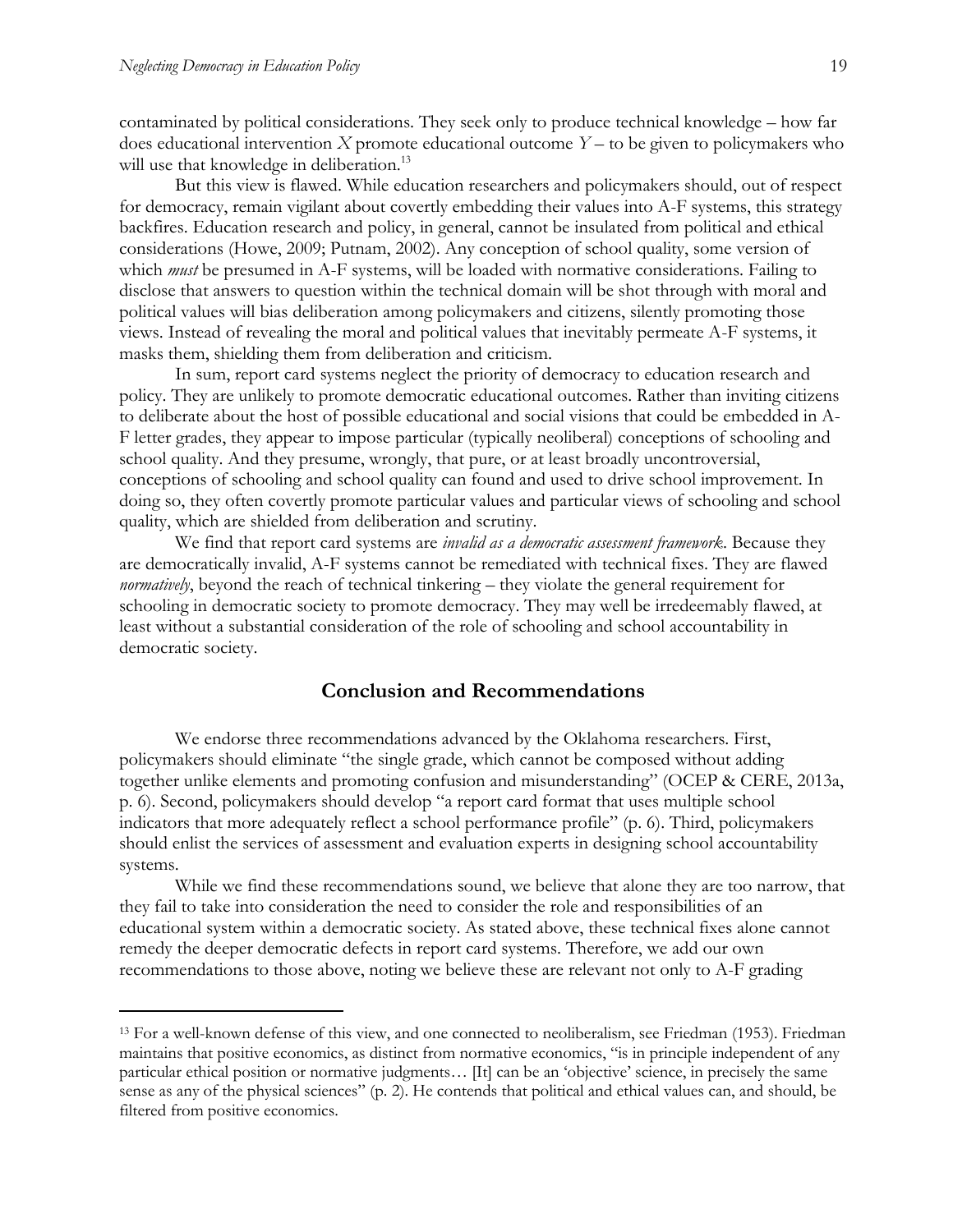systems but to all school accountability systems.

Given the above discussion, we recommend that in determining accountability systems for schools, policymakers should enable democratic deliberation over the many possible purposes of schooling in a democratic society before determining assessment criteria. The indicators of "school quality" must be determined through authentic conversation, reflecting the voices and experiences of all members of our democratic society—not just the narrow vision of policymakers. We recommend further that policymakers should ensure that accountability systems promote, rather than neglect or inhibit, the formation of democratic character—which must be consciously cultivated. While democratic outcomes may not be the only legitimate goal for public schools, they surely should be counted among the most essential. Unless these modifications can be made, rendering A-F systems valid as a democratic assessment framework, we recommend that they be abandoned as irredeemable.

## **References**

- Adams, C. M., Forsyth P. B., Ware, J., Mwavita, M., Barnes, L. L., & Khojasteh, J. (2016a). An Empirical Test of Oklahoma's A-F School Grades. *Education Policy Analysis Archives 24*(4), 1- 29.
- Adams, C. M., Forsyth, P. B., Ware, J., & Mwavita, M. (2016b). The informational significance of A-F school accountability grades. *Teachers College Record, 118*(7), 1-31.
- American Educational Research Association (2000). Position statement on high-stakes testing. Washington, D.C.: Author. Retrieved from http://www.aera.net/About-AERA/AERA-Rules-Policies/Association-Policies/Position-Statement-on-High-Stakes-Testing.
- Anderson, E. (2010). *The imperative of integration*. Princeton, NJ: Princeton University.
- Arizona Department of Education (2013). The A-F letter grade system. Phoenix: Author. Retrieved from http://www.azed.gov/research-evaluation/files/2013/08/2013-a-f-lettergrades-guide-for-parents.pdf.
- Baker, E. L., Barton, P. E., Darling-Hammond, L., Haertel, E., Ladd, H. F., Linn, R. L., . . . Shepard, L. A. (2010). *Problems with the use of student test scores to evaluate teachers*. Washington, D.C.: The Economic Policy Institute.
- Borman, G., & Dowling, M. (2010). Schools and inequality: A multilevel analysis of Coleman's Equality of Educational Opportunity data. *Teachers College Record, 112*(5), 1201- 1246.
- Burgin, A. (2012). *The great persuasion: Reinventing free markets since the Depression*. Cambridge, MA: Harvard University Press.
- Coleman, J. S., Campbell, E. Q., Hobson, C. J., McPartland, J., Wood, A. M., Weinfeld, F. D., & York, R. L. (1966). *Equality of educational opportunity*. Washington D.C.: U.S. Department of Health, Education & Welfare.
- Davies, W. (2014). Neoliberalism: A bibliographic review. *Theory, Culture, & Society, 31*(7), 309-317.
- Dean Ho, A. (2008). The problem with 'proficiency': Limitations of statistics and policy under No Child Left Behind. *Educational Researcher, 37*(6), 351-360.
- Dillon, S. (2006, Jan. 6). Florida Supreme Court blocks school vouchers. *The New York Times*. Retrieved from http://www.nytimes.com/2006/01/06/us/florida-supreme-court-blocksschool-vouchers.html.
- Figlio, D., & Lucas, M. (2004). What's in a grade? School report cards and the housing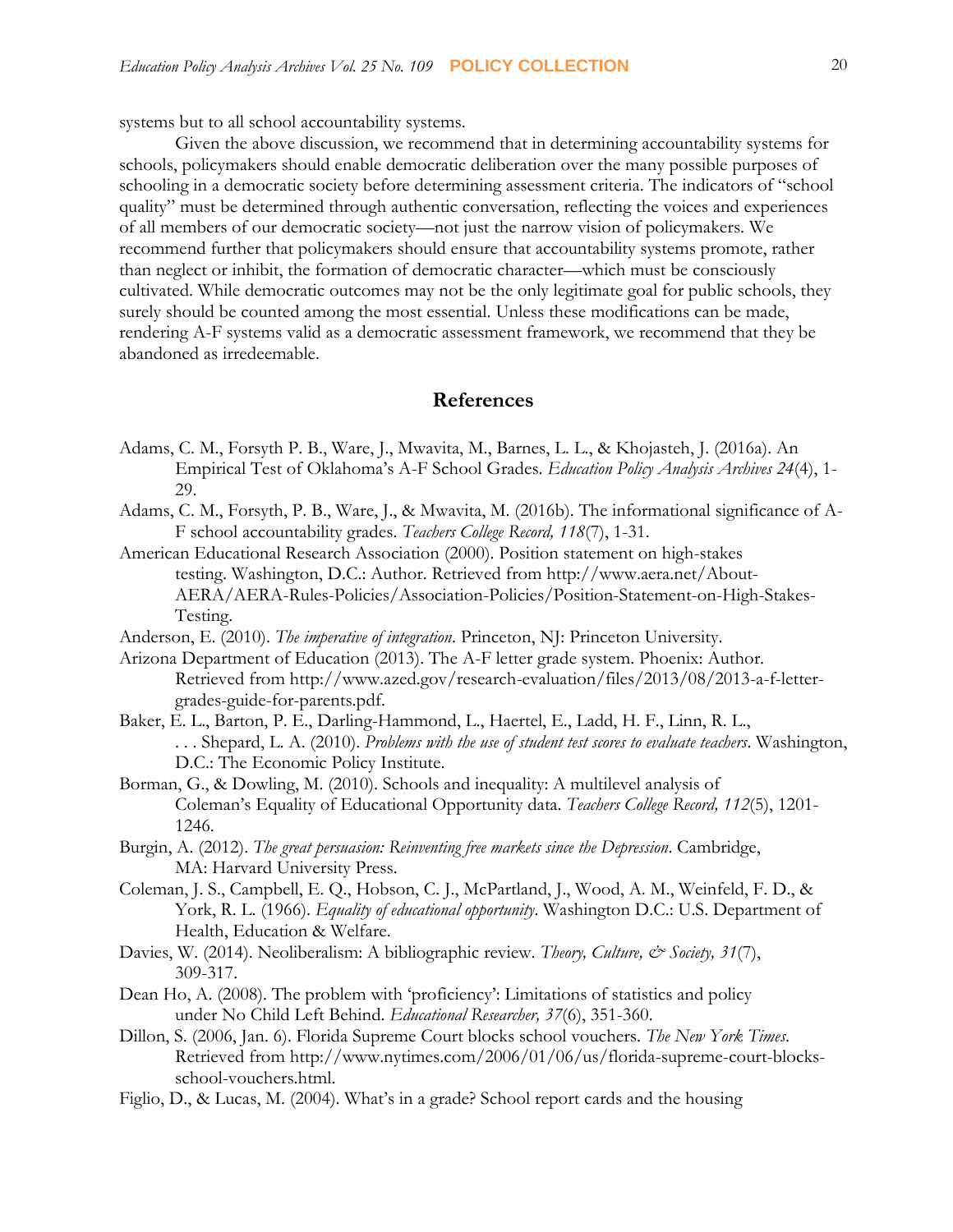market. *The American Economic Review, 94*(3), 591-604.

- Florida Department of Education. (n.d.). Opportunity scholarship program. Tallahassee, FL: Author. Retrieved from http://www.fldoe.org/schools/school-choice/k-12-scholarshipprograms/osp/.
- Foundation for Florida's Future. (n.d.). School grades Q and A. Tallahassee, FL: Author. Retrieved from http://www.afloridapromise.org/Pages/Florida\_Formula/Facts\_on \_the\_FCAT\_and\_Floridas\_Path\_to\_Success/School\_Grades\_Q\_and\_A.aspx.
- Friedman, M. (1953). *Essays in positive economics*. Chicago: University of Chicago Press.
- Friedman, M. (1962). *Capitalism and freedom*. Chicago: University of Chicago Press.
- Gutmann, A. (1999). *Democratic education*. Princeton, NJ: Princeton University Press.
- Gutmann, A., & Thompson, D. (2004). *Why deliberative democracy*? Princeton, NJ: Princeton University Press.
- Harvey, D. (2005). *A brief history of neoliberalism*. Oxford, UK: Oxford University Press.
- Hayek, F. (2007). *The road to serfdom: Texts and documents the definitive edition*. Chicago: University of Chicago Press.
- Howe, K. R. (2015). The meritocratic conception of educational equality: Ideal theory run amuck. *Educational Theory, 65*(2), 183-201.
- Howe, K. R. (2009). Positivist dogmas, rhetoric, and the education science question. *Educational Researcher, 38*(6), 428-440.
- Howe, K. R., & Meens, D. E. (2012). *How recent education reforms undermine local school governance and democratic education*. Boulder, CO: National Education Policy Center.
- Indiana Department of Education. (2016, Nov. 17). Participating choice schools 2016-2017. Indianapolis: Author. Retrieved from http://www.doe.in.gov/choice/participating-schools-2016-17.
- Indiana Department of Education (n.d.). A-F school accountability FAQ. Indianapolis: Author. Retrieved from http://www.svcs.k12.in.us/Downloads/revised-f-faq-101712.pdf.
- Kogan, V., Lavertu, S., & Peskowitz, Z. (2016). Do school report cards produce accountability through the ballot box? *Journal of Policy Analysis and Management, 35*(3), 639-661.
- Ladner, M., & Myslinksi, D.J. (2014). *Report card on American education*. Arlington, VA: American Legislative Exchange Council.
- Lee, J., & Reeves, T. (2012). Revisiting the impact of NCLB high-stakes school accountability, capacity, and resources: State NAEP 1990 – 2009 reading and math achievement gaps and trends. *Educational Evaluation and Policy Analysis, 34*(2), 209-231.
- Leys, C. (2003). *Market-driven politics: Neoliberal democracy and the public interest*. New York: Verso.
- Longino, H. E. (1990). *Science as social knowledge: Values and objectivity in scientific inquiry*. Princeton, NJ: Princeton University Press.
- Louisiana Department of Education. (2013). Louisiana believes: Letter grade results Fall 2013. Baton Rouge: Author. Retrieved from http://www.louisianabelieves.com/ docs/test-results/10-24-13-report-card-presentation-(thursday).pdf?sfvrsn=4.
- Maine Department of Education. (n.d.). Questions and answers. Augusta, ME: Author. Retrieved from https://maine.gov/doe/schoolreportcards/resources/faq.html.
- McGuinn, P.J. (2005). *No Child Left Behind and the transformation of federal education policy, 1965-2005.* Lawrence, KS: University of Kansas Press.
- Meens, D. E., & Howe, K. R. (2014). NCLB and its wake: Bad news for democracy. *Teachers College Record, 117*(6), 1-44.
- Mikulecky, M, & Christie, K. (2014). *Rating states, grading schools: What parents and experts say*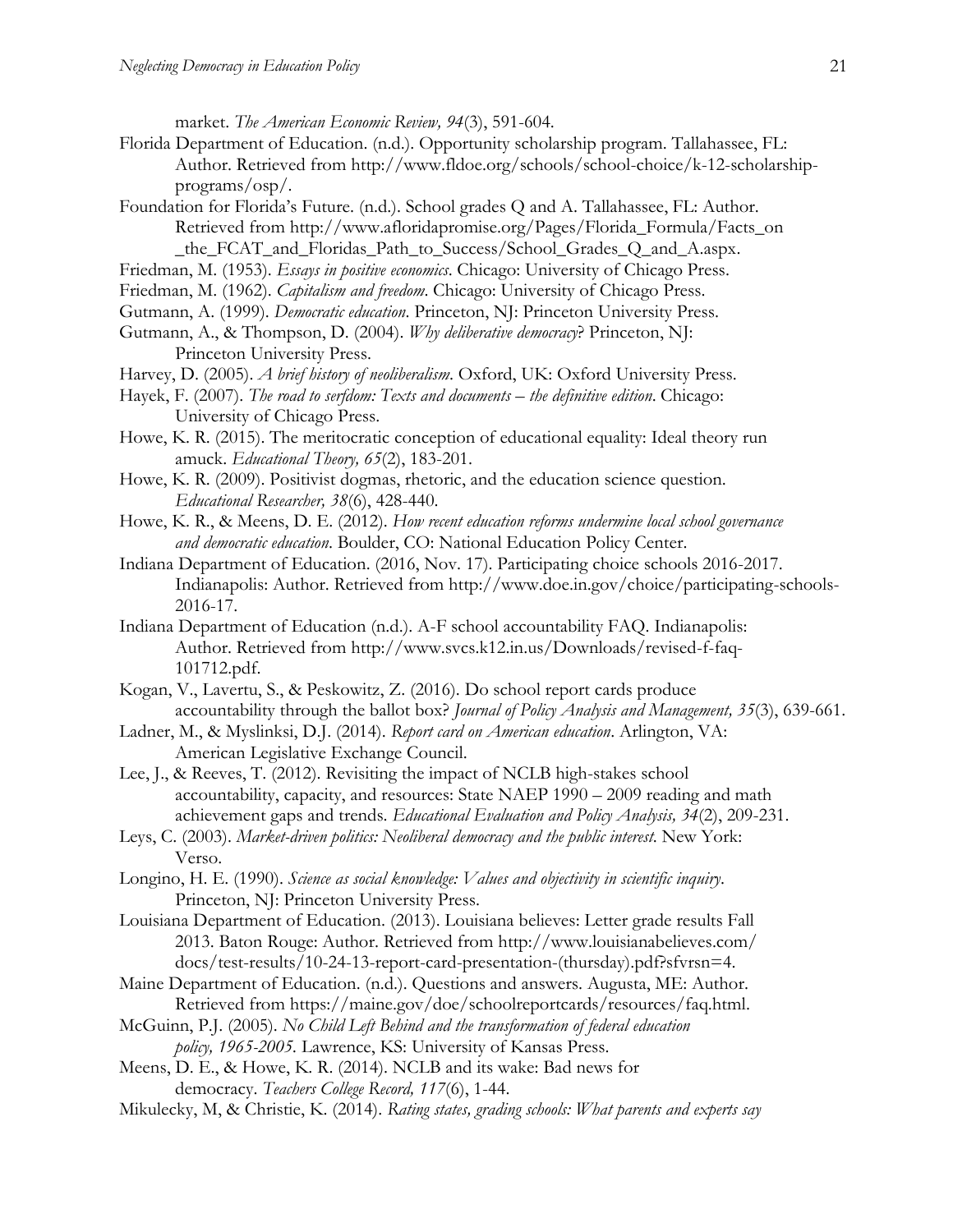*states should consider to make school accountability systems meaningful*. Denver: Education Commission of the States.

- Mirowski, P., & Phlewe, D. (2009). *The road from Mont Pelerin: The making of the neoliberal thought collective*. Cambridge, MA: Harvard University Press.
- Moses, M. S., & Rodgers, J. Enhancing a nation's democracy through equitable schools. In P. Carter & K. Welner (Eds.), *Closing the opportunity gap: What America must do to give every child an even chance* (pp. 207-216). New York: Oxford University Press.
- National Research Council. (2011). *Incentives and test-based accountability in education*. Washington, D.C.: The National Academies Press.
- Nye, B., Konstantopoulos, S., & Hedges, L. V (2004). How large are teacher effects? *Educational Evaluation and Policy Analysis, 26*(3), 237-257.
- Ohio Department of Education. (2016, May 18). Understanding Ohio's report card. Columbus, OH: Author. Retrieved from http://education.ohio.gov/getattachment/ Topics/Data/Report-Card-Resources/Sections/General-Report-Card-Information/A-F-Report-Card.pdf.aspx.
- The Oklahoma Center for Education Policy and the Center for Educational Research and Evaluation. (2013a). *An examination of the Oklahoma State Department of Education's report card*. Normal and Stillwater, OK: OCEP and CERE.
- The Oklahoma Center for Education Policy and the Center for Educational Research and Evaluation. (2013b). *Oklahoma school grades: Hiding "poor" achievement.* Normal and Stillwater, OK: OCEP and CERE.
- Olssen, M. (1996). In defense of the welfare state and of publicly provided education. *Journal of Education Policy, 11*(3), 337-362.
- Peck, J. (2013). *Constructions of neoliberal reason*. Oxford, UK: Oxford University Press.
- Putnam, H. (2002). *The collapse of the fact/value dichotomy and other essays*. Cambridge, MA: Harvard University Press.
- Rhodes, J. H. (2015). Learning citizenship? How state education reforms affect parents' political attitudes and behavior. *Political Behavior, 37*, 181-220.
- Robelon, E. (2011). Most teachers see the curriculum narrow, survey finds." *Education Week*. Retrieved from http://blogs.edweek.org/edweek/curriculum/2011/12/ most\_teachers\_see\_the\_curricul.html.
- Rockoff, J. E. (2004). The impact of individual teachers on student achievement: Evidence from panel data. *The American Economic Review, 94*(2), 247-252.
- Rockoff, J. E., & Turner, L. J. (2010). Short-run impacts of accountability on school quality. *American Economic Journal, 2*(4), 119-147.
- Rouse, C. E., Hannaway, J., Goldhaber, D., & Figlio, D. (2013). Feeling the Florida Heat? How lowperforming schools respond to voucher and accountability pressure. *American Economic Journal, 5*(2), 251-281.
- Rowan, B., Correnti, R., & Miller, R. J. (2002). What large-scale, survey research tells us about teacher effects on student achievement: Insights from the *Prospects* study of elementary schools. *Teachers College Record, 104*(8), 1525-1567.
- Stedman Jones, D. (2012). *Masters of the universe: Hayek, Friedman, and the birth of neoliberal politics*. Princeton, NJ: Princeton University Press.
- Students First. (2013a). *State of education: State policy report card 2013*. Sacramento, CA: Author.
- Students First. (2013b). *Empowering parents with data: School report cards*. Sacramento, CA: Author.
- Utah State Senate. (2013). Utah school grading. Salt Lake City: Author. Retrieved from http://utahschoolgrading.com/faq/.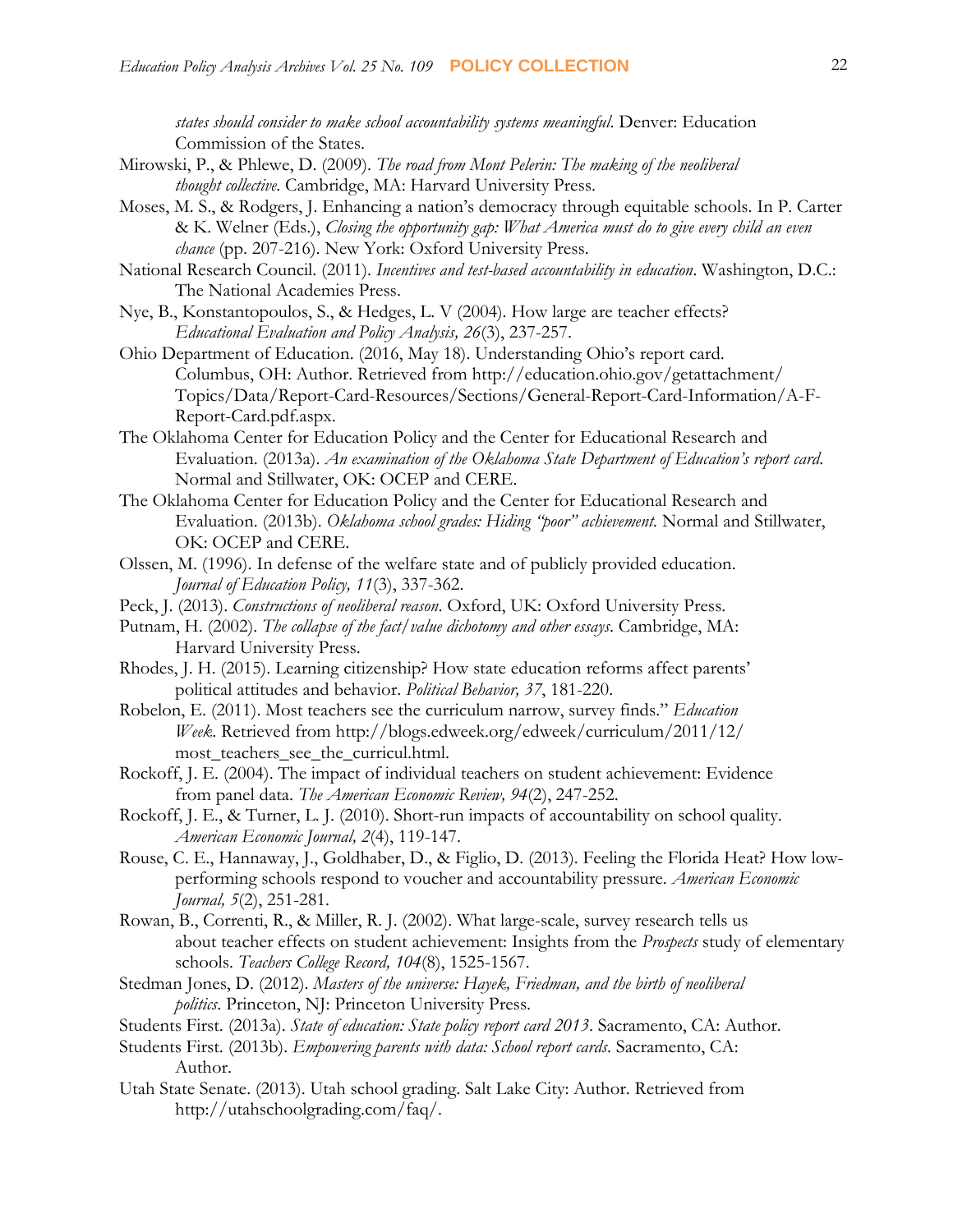- West Virginia Department of Education. (n.d.). West Virginia's A through F school grading system: FAQs. Charleston, W.V.: Author. Retrieved from https://wvde.state.wv.us/federalprograms/resources/documents/9-A-FFAQ.pdf.
- Winters, M. A. (2016). *Grading schools promotes accountability and improvement*. New York: Manhattan Institute.
- Winters, M. A., & Cowen, J. M. (2012). Grading New York: Accountability and student proficiency in America's largest school district. *Educational Evaluation and Policy 34*(3), 313- 327.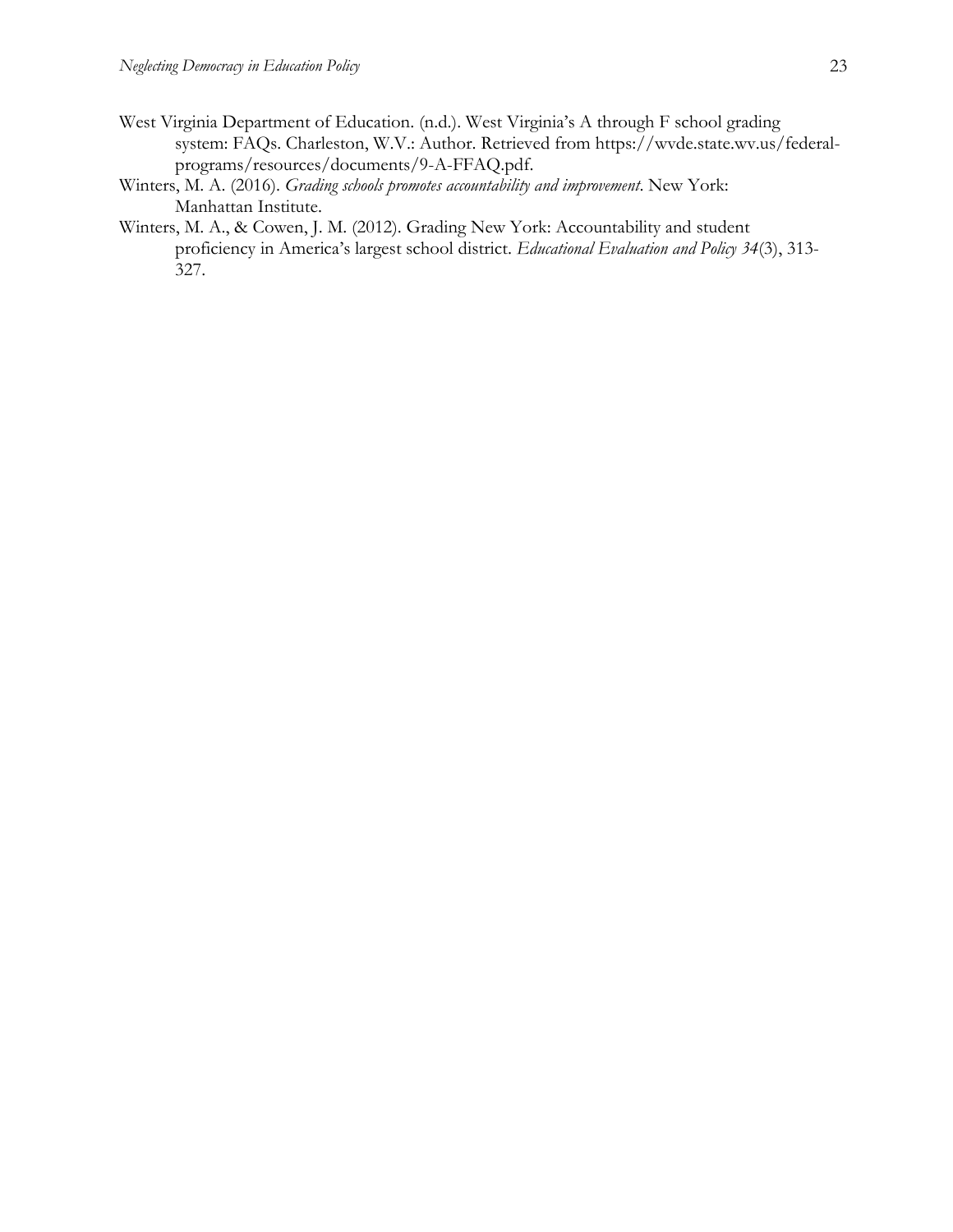# **Appendix Table 1. State Report Card Accountability Systems**

Information gathered from state Department of Education websites. Each state Department of Education website was reviewed in order to find details about individual A-F school report card accountability systems. We have indicated where information could not be found.

| <b>State</b>                                                                                                                   | Measured                                                                                                                                                                                                                      | Student                                                                                                                                             | Formula/Weighting                                                                                                                                                                                                                                                                                                                                                                                                                                                                                                       |
|--------------------------------------------------------------------------------------------------------------------------------|-------------------------------------------------------------------------------------------------------------------------------------------------------------------------------------------------------------------------------|-----------------------------------------------------------------------------------------------------------------------------------------------------|-------------------------------------------------------------------------------------------------------------------------------------------------------------------------------------------------------------------------------------------------------------------------------------------------------------------------------------------------------------------------------------------------------------------------------------------------------------------------------------------------------------------------|
|                                                                                                                                |                                                                                                                                                                                                                               | <b>Achievement Scale</b>                                                                                                                            |                                                                                                                                                                                                                                                                                                                                                                                                                                                                                                                         |
| Alabama<br>(Final report<br>card letter<br>grades will be<br>assigned<br>December<br>2017.)                                    | Assessment<br>Scores/Student<br>Achievement<br>Growth/Academic<br>Progress<br>Local Indicators<br><b>Graduation Rate</b><br>Attendance<br>Alabama Plan 2020<br>Program Reviews                                                | Proficiency Scale (4<br>Level):<br>Level I<br>Level II<br>Level III<br>Level IV                                                                     | Weighting not readily available.                                                                                                                                                                                                                                                                                                                                                                                                                                                                                        |
| Arizona<br>(Letter grades<br>were<br>temporarily<br>halted in 2014.<br>They will<br>resume in 2017<br>in a different<br>form.) | Assessment<br>Scores/Student<br>Achievement<br>Achievement Gap<br>Closure<br>Growth/Academic<br>Progress<br><b>ELL Achievement Gains</b><br>Academic Progress of<br>Lowest Quartile<br>Dropout Rate<br><b>Graduation Rate</b> | Proficiency Scale (4<br>Level):<br>Fall Far Below<br>Standards<br>Approaches<br>Standards<br>Meets Standards<br><b>Exceeds Standards</b>            | Elementary and Middle Schools:<br>50% Growth Score (25% growth of all<br>students $+ 25\%$ growth of students in<br>lowest performing quartile)<br>50% Composite Score<br>(% passing AIMS tests, % ELL students<br>reclassified, falls far below reduction)<br>High Schools:<br>50% Growth Score<br>$(25\%$ growth of all students + $25\%$<br>growth of students in lowest<br>performing quartile)<br>50% Composite Score<br>(% passing AIMS tests, % ELL students)<br>reclassified, graduation rate, dropout<br>rate) |
| <b>Arkansas</b>                                                                                                                | Assessment<br>Scores/Student<br>Achievement<br>Growth/Academic<br>Progress<br>Graduation Rate<br>Achievement Gap<br>Closure<br>Graduation Gap Closure                                                                         | Proficiency Scale (5<br>Level):<br>Did Not Meet<br>Partially Met<br>Approaching Grade<br>Level<br>Met Grade Level<br><b>Exceeded Grade</b><br>Level | Weighting not readily available.                                                                                                                                                                                                                                                                                                                                                                                                                                                                                        |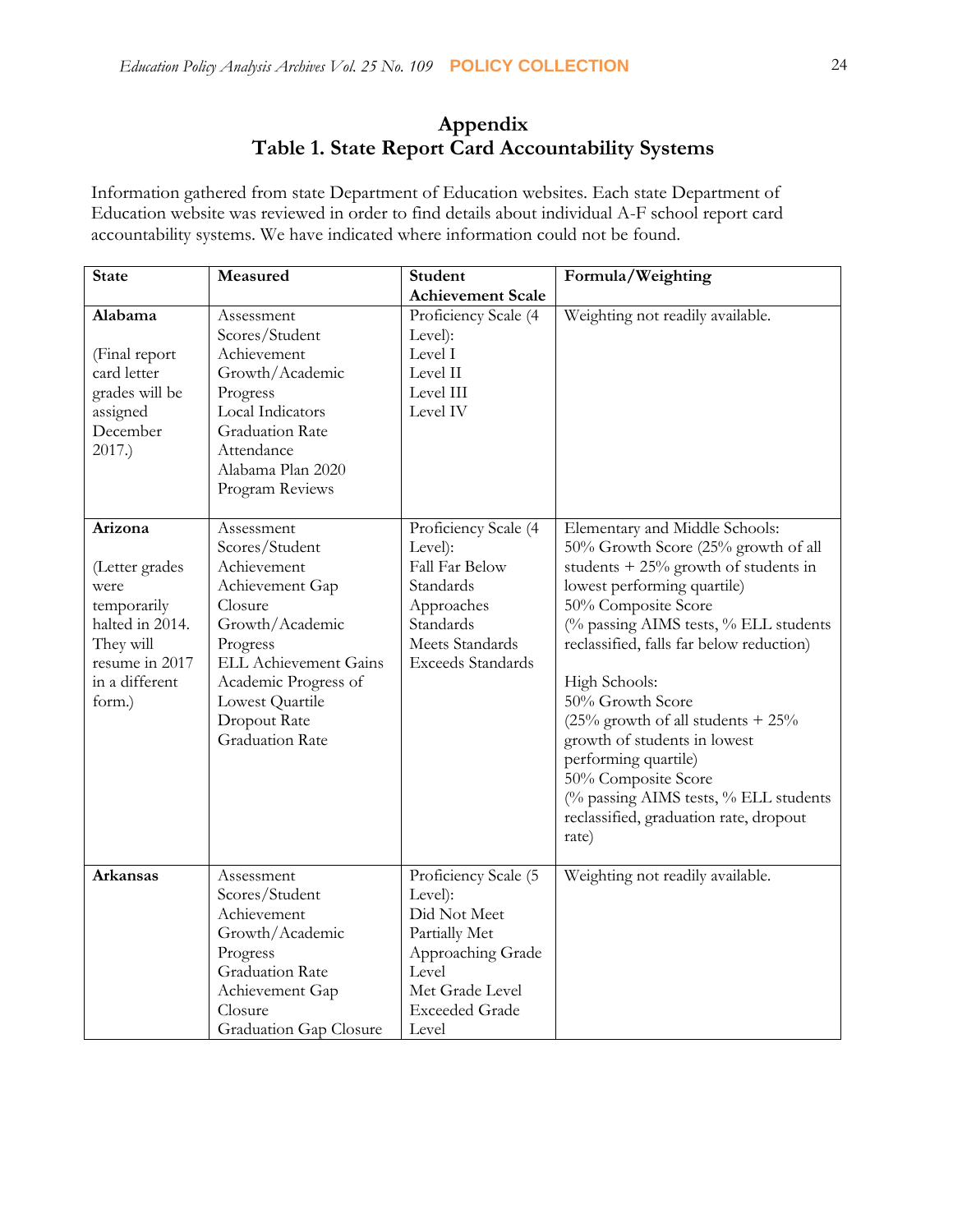| <b>State</b> | Measured                          | Student                   | Formula/Weighting                                                                   |
|--------------|-----------------------------------|---------------------------|-------------------------------------------------------------------------------------|
|              |                                   | <b>Achievement Scale</b>  |                                                                                     |
| Florida      | Assessment                        | Proficiency Scale (5      | ELA Achievement - 100 points                                                        |
|              | Scores/Student                    | Level):                   | Mathematics Achievement - 100 points                                                |
|              | Achievement                       | Level 1                   | Science Achievement - 100 points                                                    |
|              | Growth/Academic                   | Level 2                   | Social Studies Achievement - 100                                                    |
|              | Progress                          | Level 3                   | points                                                                              |
|              | Academic Progress of              | Level 4                   | ELA Learning Gains - 100 points                                                     |
|              | Lowest Quartile                   | Level 5                   | Mathematics Learning Gains - 100                                                    |
|              | <b>Graduation Rate</b>            |                           | points                                                                              |
|              | <b>Advanced Placement</b>         |                           | ELA Learning Gains of Lowest                                                        |
|              | Scores                            |                           | Performing Quartile - 100 points                                                    |
|              | International                     |                           | Mathematics Gains of Lowest                                                         |
|              | Baccalaureate Exam                |                           | Performing Quartile - 100 points                                                    |
|              | Scores<br>Dual Enrollment Credits |                           | Acceleration Component for Middle                                                   |
|              | <b>Industry Certifications</b>    |                           | Schools (high school course enrollment<br>and industry certification) $-100$ points |
|              |                                   |                           | Graduation Rate for High Schools -                                                  |
|              |                                   |                           | 100 points                                                                          |
|              |                                   |                           | College and Career Acceleration for                                                 |
|              |                                   |                           | High Schools $-100$ points                                                          |
|              |                                   |                           |                                                                                     |
| Georgia      | Assessment                        | Proficiency Scale (4      | 110 Points Possible:                                                                |
|              | Scores/Student                    | Level):                   | Achievement $-50$ points                                                            |
|              | Achievement                       | <b>Beginning Learners</b> | Progress $-40$ points                                                               |
|              | <b>ACT/SAT Scores</b>             | Developing                | Achievement Gap - 10 points                                                         |
|              | <b>Advanced Placement</b>         | Learners                  | Challenge Points - 10 points                                                        |
|              | Scores                            | Proficient Learners       |                                                                                     |
|              | International                     | Distinguished             |                                                                                     |
|              | Baccalaureate Exam                | Learners                  |                                                                                     |
|              | Scores                            |                           |                                                                                     |
|              | Graduation Rate                   |                           |                                                                                     |
|              | Growth/Academic                   |                           |                                                                                     |
|              | Progress<br>Achievement Gap       |                           |                                                                                     |
|              | Closure                           |                           |                                                                                     |
|              | Innovative Instructional          |                           |                                                                                     |
|              | Practices                         |                           |                                                                                     |
|              | <b>Career-Related Outcomes</b>    |                           |                                                                                     |
|              | Performance of                    |                           |                                                                                     |
|              | Economically                      |                           |                                                                                     |
|              | Disadvantaged Students            |                           |                                                                                     |
|              | Performance of Students           |                           |                                                                                     |
|              | with Disabilities                 |                           |                                                                                     |
|              | Performance of English            |                           |                                                                                     |
|              | Language Learners                 |                           |                                                                                     |
|              |                                   |                           |                                                                                     |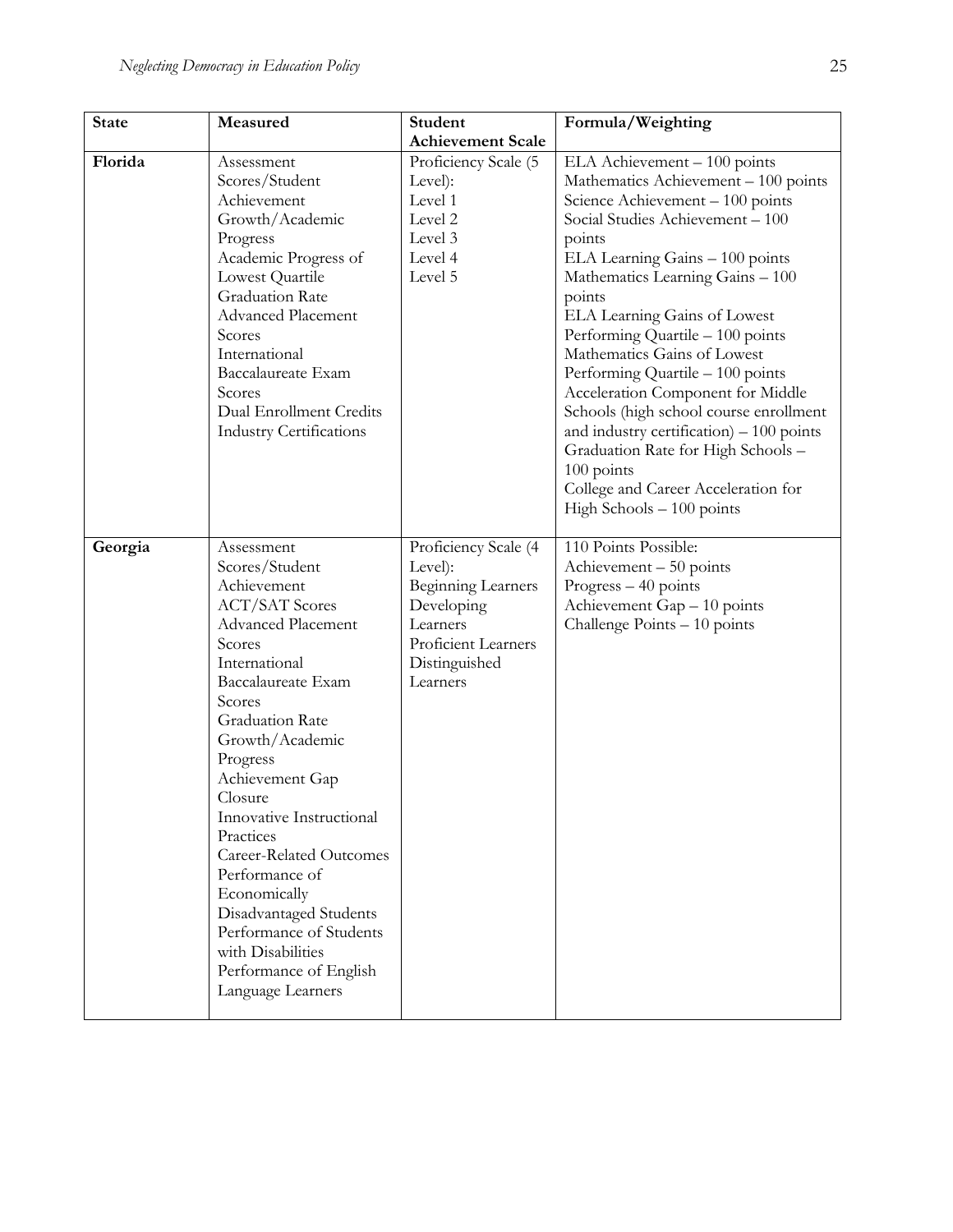| <b>State</b> | Measured                                                                                                                                                                                                                                                  | Student                                                                                                                                      | Formula/Weighting                                                                                                                                                                                                                                                                                                                        |
|--------------|-----------------------------------------------------------------------------------------------------------------------------------------------------------------------------------------------------------------------------------------------------------|----------------------------------------------------------------------------------------------------------------------------------------------|------------------------------------------------------------------------------------------------------------------------------------------------------------------------------------------------------------------------------------------------------------------------------------------------------------------------------------------|
|              |                                                                                                                                                                                                                                                           | <b>Achievement Scale</b>                                                                                                                     |                                                                                                                                                                                                                                                                                                                                          |
| Indiana      | Assessment<br>Scores/Student<br>Achievement<br>Growth/Academic<br>Progress<br><b>Graduation Rate</b><br><b>Advanced Placement</b><br>Scores<br>International<br>Baccalaureate Exam<br>Scores<br>Dual Enrollment Credits<br><b>Industry Certifications</b> | Proficiency Scale (3<br>Level):<br>Not Proficient<br>Proficient<br><b>Highly Proficient</b>                                                  | Elementary/Middle Schools:<br>50% - Performance<br>$50\%$ - Growth<br>High Schools:<br>20% - Performance<br>$20%$ - Growth<br>60% - Multiple Measures (Graduation<br>Rate, AP Scores, IB Scores, Dual<br>Enrollment Credits, Industry<br>Certifications)                                                                                 |
| Louisiana    | Assessment<br>Scores/Student<br>Achievement<br>Growth/Academic<br>Progress<br><b>ACT</b> Scores<br><b>Graduation Rate</b><br><b>Advanced Placement</b><br>Scores<br>International<br>Baccalaureate Exam<br>Scores                                         | Proficiency Scale (5<br>Level):<br>Unsatisfactory<br>Approaching Basic<br><b>Basic</b><br>Mastery<br>Advanced                                | Elementary Schools:<br>100% - Evidence of Learning<br>Middle Schools:<br>95% - Evidence of Learning<br>5% - High School Credits<br>High Schools:<br>25% - End of Course Assessments<br>25% - ACT Scores<br>25% - Graduation Index (AP Scores, IB<br>Scores, etc.)<br>25% - Graduation Rate                                               |
| Maine        | Assessment<br>Scores/Student<br>Achievement<br>Growth/Academic<br>Progress<br>Graduation Rate                                                                                                                                                             | Proficiency Scale (4<br>Level):<br>Substantially Below<br>Proficient<br>Partially Proficient<br>Proficient<br>Proficient with<br>Distinction | Elementary/Middle Schools:<br>50% - Proficiency<br>$50\%$ - Growth<br>High Schools:<br>40% - Proficiency<br>$40%$ - Growth<br>20% - Graduation Rate                                                                                                                                                                                      |
| Mississippi  | Assessment<br>Scores/Student<br>Achievement<br>Growth/Academic<br>Progress<br><b>Graduation Rate</b><br><b>Advanced Placement</b><br>Scores<br>International<br>Baccalaureate Exam<br>Scores<br>Dual Enrollment Credits                                   | Proficiency Scale (5<br>$Level$ –<br>Minimal<br>Basic<br>Passing<br>Proficient<br>Advanced                                                   | Elementary/Middle Schools - 700<br>points possible:<br>Reading Proficiency - 100 points<br>Reading Growth All Students - 100<br>points<br>Reading Growth Lowest 25% - 100<br>points<br>Math Proficiency - 100 points<br>Math Growth All Students - 100 points<br>Math Growth Lowest 25% - 100 points<br>Science Proficiency - 100 points |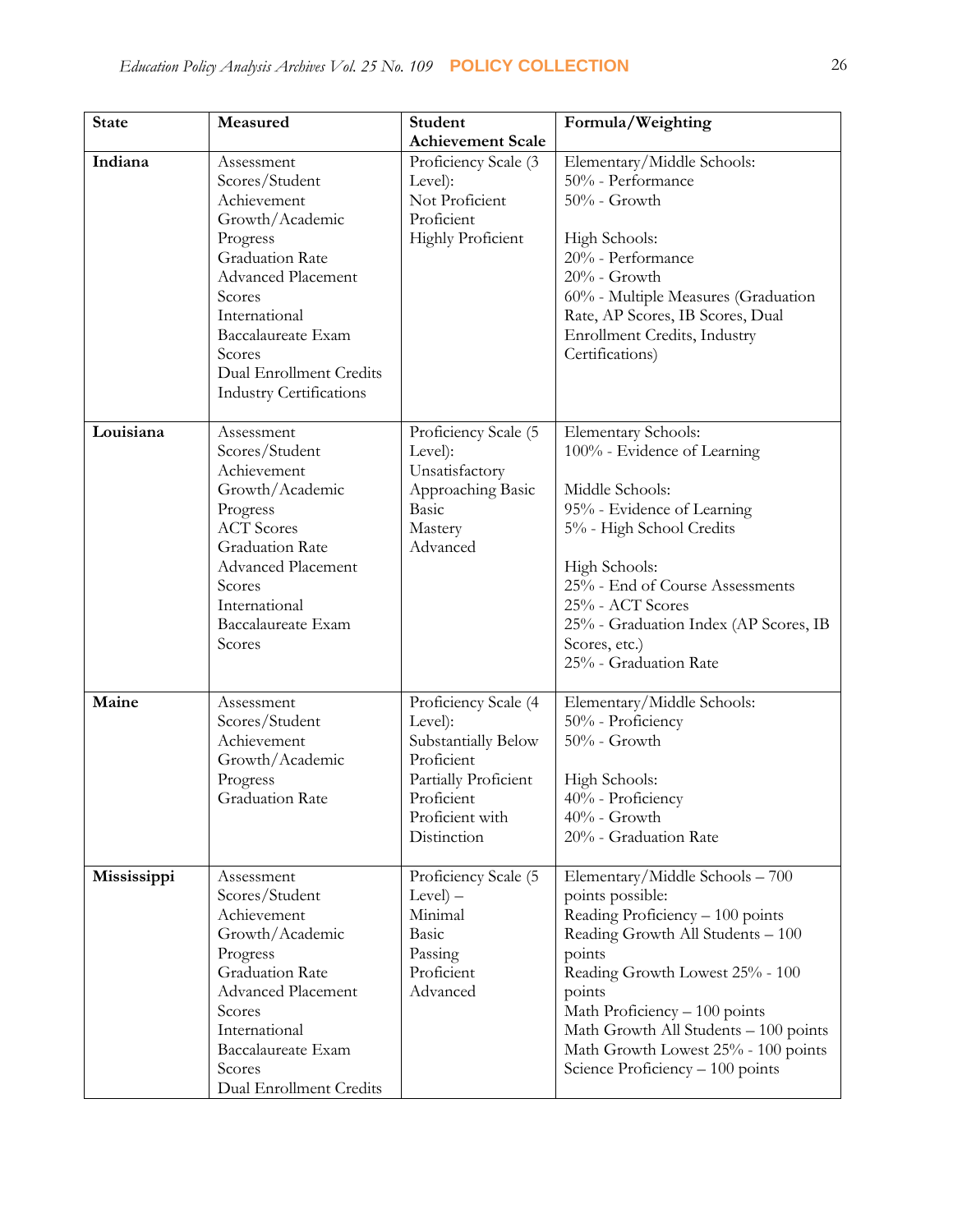| <b>State</b>      | Measured                                                                                                                                                                                             | Student                                                                                           | Formula/Weighting                                                                                                                                                                                                                                                                                                                                                                                                                                                                                                                                                                                                                                                                                                       |
|-------------------|------------------------------------------------------------------------------------------------------------------------------------------------------------------------------------------------------|---------------------------------------------------------------------------------------------------|-------------------------------------------------------------------------------------------------------------------------------------------------------------------------------------------------------------------------------------------------------------------------------------------------------------------------------------------------------------------------------------------------------------------------------------------------------------------------------------------------------------------------------------------------------------------------------------------------------------------------------------------------------------------------------------------------------------------------|
|                   |                                                                                                                                                                                                      | <b>Achievement Scale</b>                                                                          |                                                                                                                                                                                                                                                                                                                                                                                                                                                                                                                                                                                                                                                                                                                         |
| Mississippi       | Achievement Gap<br>Closure                                                                                                                                                                           |                                                                                                   | High Schools $-1000$ points possible:<br>Reading Proficiency - 100 points<br>Reading Growth All Students - 100<br>points<br>Reading Growth Lowest 25% - 100<br>points<br>Math Proficiency - 100 points<br>Math Growth All Students - 100 points<br>Math Growth Lowest 25% - 100 points<br>Science Proficiency $-50$ points<br>U.S. History Proficiency - 50 points<br>Graduation Rate - 200 points<br>Acceleration (AP, IB, Dual Credit)<br>Proficiency/Participation - 50 points<br>College Readiness Rate $(ACT) - 50$<br>points                                                                                                                                                                                      |
| <b>New Mexico</b> | Assessment<br>Scores/Student<br>Achievement<br>Growth/Academic<br>Progress<br>SAT/ACT Scores<br>Dual Enrollment Credits<br>Vocational Certifications<br>Achievement Gap<br>Closure<br>School Climate | Proficiency Scale -<br>levels not readily<br>available.                                           | Elementary/Middle Schools - 100<br>points possible:<br>Proficiency $-20$ points<br>$Growth - 20 points$<br>School Growth - 10 points<br>Growth of Higher Performing Students<br>$-20$ points<br>Growth of Lowest Performing Students<br>$-20$ points<br>Opportunity to Learn (Attendance,<br>$Classroom$ Surveys) $-10$ points<br>High Schools $-100$ points possible:<br>Proficiency $-15$ points<br>Growth - 15 points<br>School Growth - 10 points<br>Growth of Higher Performing Students<br>$-10$ points<br>Growth of Lowest Performing Students<br>$-10$ points<br>Opportunity to Learn (Attendance,<br>$Classroom$ Surveys) $-8$ points<br>Graduation - 17 points<br>Career and College Readiness - 15<br>points |
| North<br>Carolina | Assessment<br>Scores/Student<br>Achievement<br>Growth/Academic<br>Progress<br><b>ACT/SAT Scores</b><br>Graduation Rate                                                                               | Proficiency Scale (5<br>$Level$ –<br>Level 1 (Limited<br>Command)<br>Level 2 (Partial<br>Command) | Achievement - 80%<br>Growth $-20%$                                                                                                                                                                                                                                                                                                                                                                                                                                                                                                                                                                                                                                                                                      |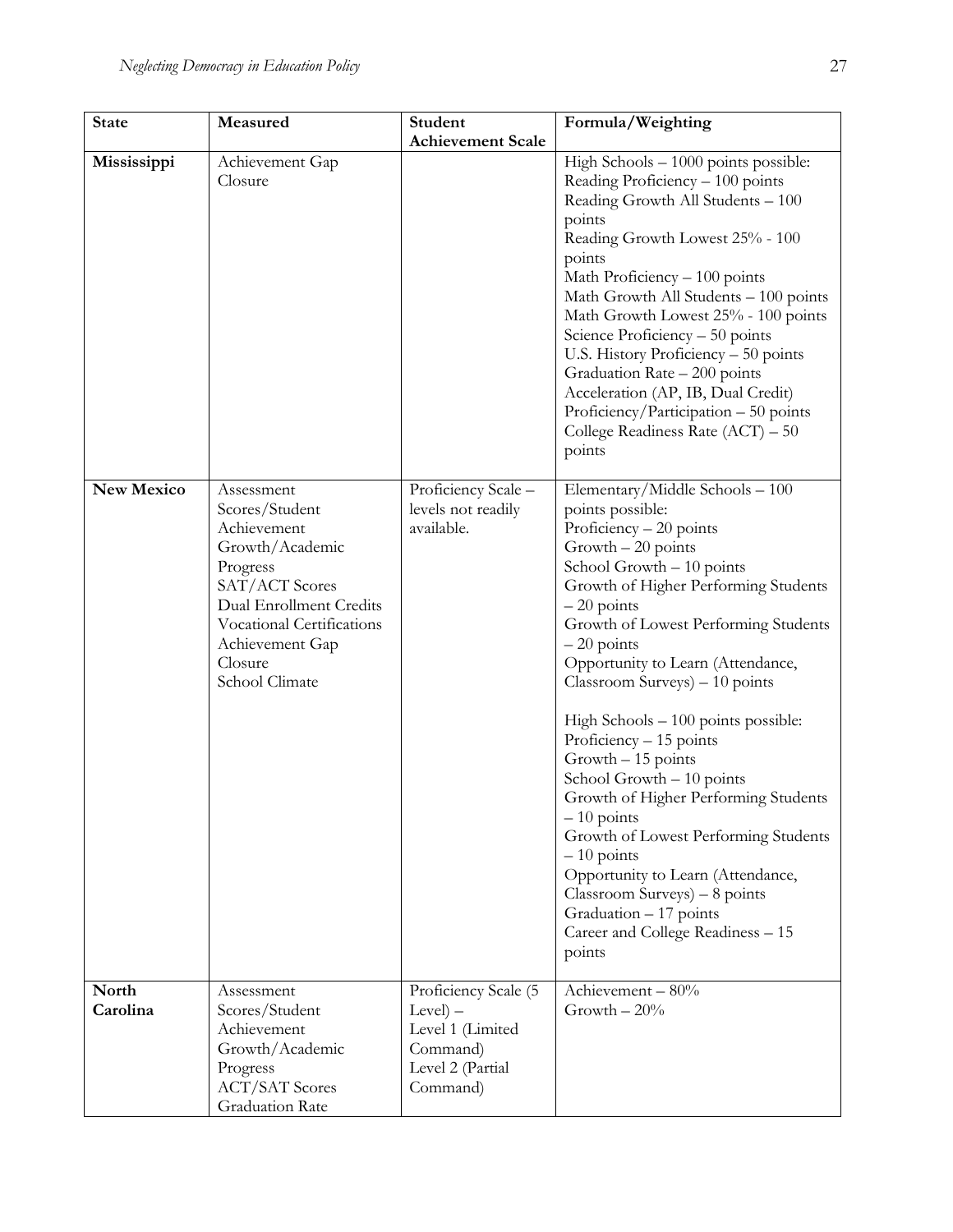| <b>State</b> | Measured                  | Student                  | Formula/Weighting                  |
|--------------|---------------------------|--------------------------|------------------------------------|
|              |                           | <b>Achievement Scale</b> |                                    |
| North        | College Enrollment        | Level 3 (Sufficient      |                                    |
| Carolina     | College Course            | Command)                 |                                    |
|              | Completion                | Level 4 (Solid           |                                    |
|              | Advanced Placement        | Command)                 |                                    |
|              | Scores                    | Level 5 (Superior        |                                    |
|              | Specialized Course        | Command)                 |                                    |
|              | Enrollment                |                          |                                    |
| Ohio         | Assessment                | Proficiency Scale -      | Letter grades assigned for several |
|              | Scores/Student            | levels not readily       | different categories:              |
|              | Achievement               | available.               | 1. Achievement                     |
|              | Growth/Academic           |                          | 2. Progress                        |
|              | Progress                  |                          | 3. Graduation Rate                 |
|              | Four Year/Five Year       |                          | 4. Gap Closing                     |
|              | <b>Graduation Rates</b>   |                          | 5. K-3 Literacy                    |
|              | Achievement Gap           |                          | 6. Prepared for Success            |
|              | Closure                   |                          |                                    |
|              | Annual Measurable         |                          |                                    |
|              | Objectives (AMOs)         |                          |                                    |
|              | SAT/ACT Scores            |                          |                                    |
|              | Industry-Recognized       |                          |                                    |
|              | Credentials               |                          |                                    |
|              | Honors Diplomas           |                          |                                    |
|              | Awarded                   |                          |                                    |
|              | Advanced Placement        |                          |                                    |
|              | Scores                    |                          |                                    |
|              | International             |                          |                                    |
|              | Baccalaureate Exam        |                          |                                    |
|              | Scores                    |                          |                                    |
|              | Dual Enrollment Credits   |                          |                                    |
|              |                           |                          |                                    |
| Oklahoma     | Assessment                | Proficiency Scale (4     | Student Performance - 50%          |
|              | Scores/Student            | level):                  | Overall Student Growth - 25%       |
|              | Achievement               | Unsatisfactory           | Bottom $25\%$ Growth $-25\%$       |
|              | Growth/Academic           | Limited Knowledge        |                                    |
|              | Progress                  | Proficient               |                                    |
|              | Attendance Rate           | Advanced                 |                                    |
|              | <b>Graduation Rate</b>    |                          |                                    |
|              | <b>ACT/SAT Scores</b>     |                          |                                    |
|              | Dropout Rate              |                          |                                    |
|              | <b>Advance Coursework</b> |                          |                                    |
|              | Participation and         |                          |                                    |
|              | Performance               |                          |                                    |
|              |                           |                          |                                    |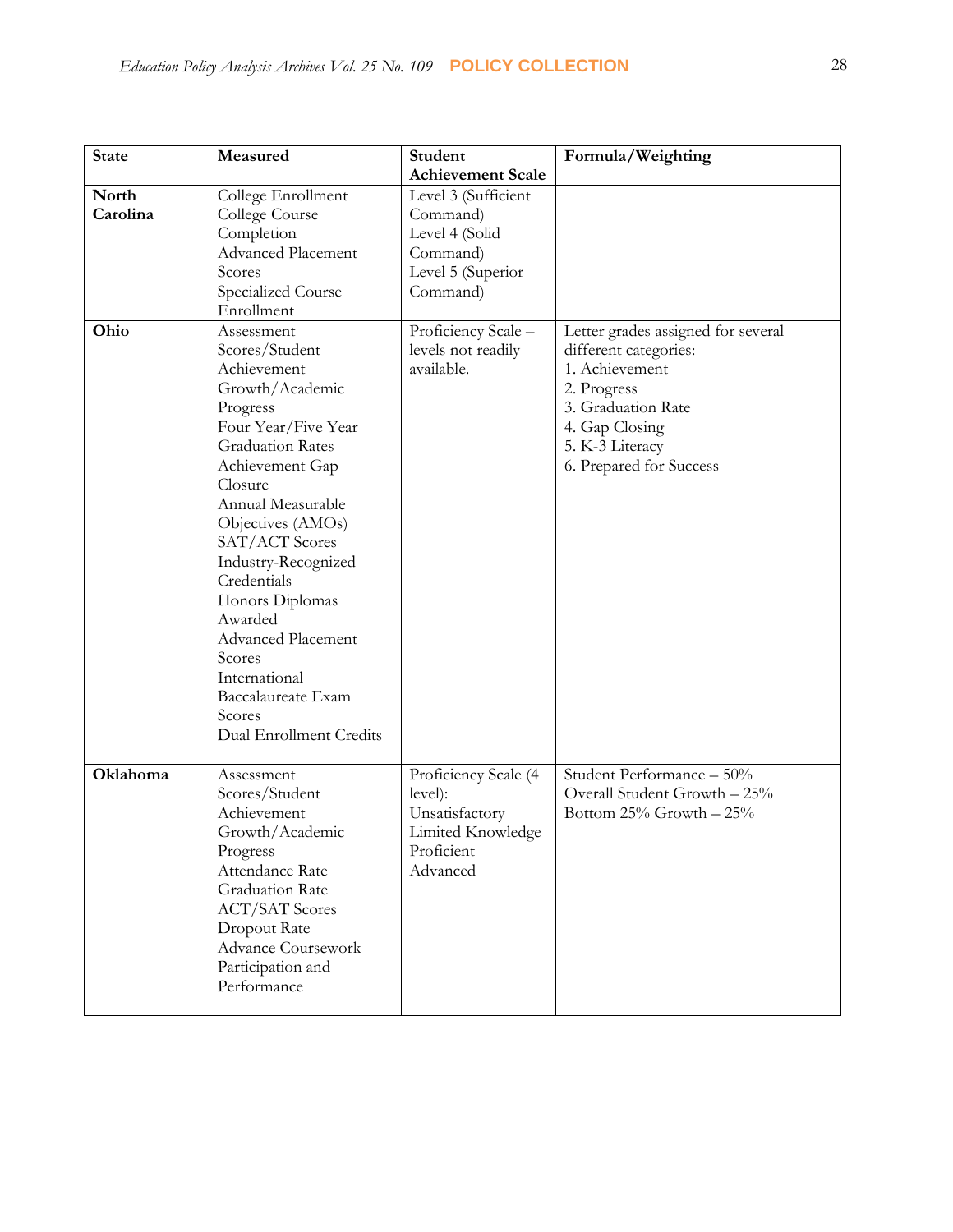| <b>State</b>    | Measured                                        | Student                  | Formula/Weighting                       |
|-----------------|-------------------------------------------------|--------------------------|-----------------------------------------|
|                 |                                                 | <b>Achievement Scale</b> |                                         |
| <b>Texas</b>    | Assessment                                      | Proficiency Scale (4     | Domain 1 - Student Achievement -        |
|                 | Scores/Student                                  | Level):                  | $35\%*$                                 |
| (For the 2015-  | Achievement                                     | Does Not Meet            | Domain 2 - Student Progress - 35%*      |
| 2016 school     | Growth/Academic                                 | Approaches               | Domain 3 - Closing Performance Gaps     |
| year, schools   | Progress                                        | Meets                    | $-20%$                                  |
| received letter | Achievement Gap                                 | Masters                  | Domain 4 - Postsecondary Readiness -    |
| grades for      | Closure                                         |                          | 35%                                     |
| "domains" 1-4.  | Attendance Rate &                               |                          | Domain 5 - Community and Student        |
| A single letter | Chronic Absenteeism                             |                          | Engagement $-10\%$                      |
| A-F system      | Dropout Rate                                    |                          |                                         |
| using all five  | <b>Graduation Rate</b>                          |                          | * Weighting does not sum to 100%        |
| domains will go | SAT/ACT Scores                                  |                          | because schools use the better of their |
| into effect for | <b>Advanced Placement</b>                       |                          | Domain 1 and Domain 2 scores.           |
| the 2017-2018   | Scores                                          |                          |                                         |
| school year.)   | International                                   |                          |                                         |
|                 | Baccalaureate Exam                              |                          |                                         |
|                 | Scores                                          |                          |                                         |
|                 | Dual Enrollment Credits                         |                          |                                         |
|                 | <b>Industry Certifications</b>                  |                          |                                         |
|                 | Military Enlistment                             |                          |                                         |
|                 | Career/Technical<br><b>Education Coursework</b> |                          |                                         |
|                 |                                                 |                          |                                         |
| Utah            | Assessment                                      | Proficiency Scale (4     | Elementary and Middle Schools - 600     |
|                 | Scores/Student                                  | level):                  | points possible:                        |
|                 | Achievement                                     | <b>Below Proficient</b>  | % Proficient ELA - 100 points           |
|                 | Growth/Academic                                 | Approaching              | $%$ Proficient Math $-100$ points       |
|                 | Progress                                        | Proficient               | $%$ Proficient Science $-100$ points    |
|                 | <b>Graduation Rate</b>                          | Proficient               | Growth of all students - 150 points     |
|                 | <b>ACT</b> Scores                               | <b>Highly Proficient</b> | Growth of below proficient students -   |
|                 |                                                 |                          | 150 points                              |
|                 |                                                 |                          |                                         |
|                 |                                                 |                          | High Schools - 900 points possible:     |
|                 |                                                 |                          | $%$ Proficient ELA $-100$ points        |
|                 |                                                 |                          | $%$ Proficient Math $-100$ points       |
|                 |                                                 |                          | $%$ Proficient Science $-100$ points    |
|                 |                                                 |                          | Growth of all students $-150$ points    |
|                 |                                                 |                          | Growth of below proficient students -   |
|                 |                                                 |                          | 150 points                              |
|                 |                                                 |                          | Graduation Rate - 150 points            |
|                 |                                                 |                          | ACT Achievement - 150 points            |
|                 |                                                 |                          |                                         |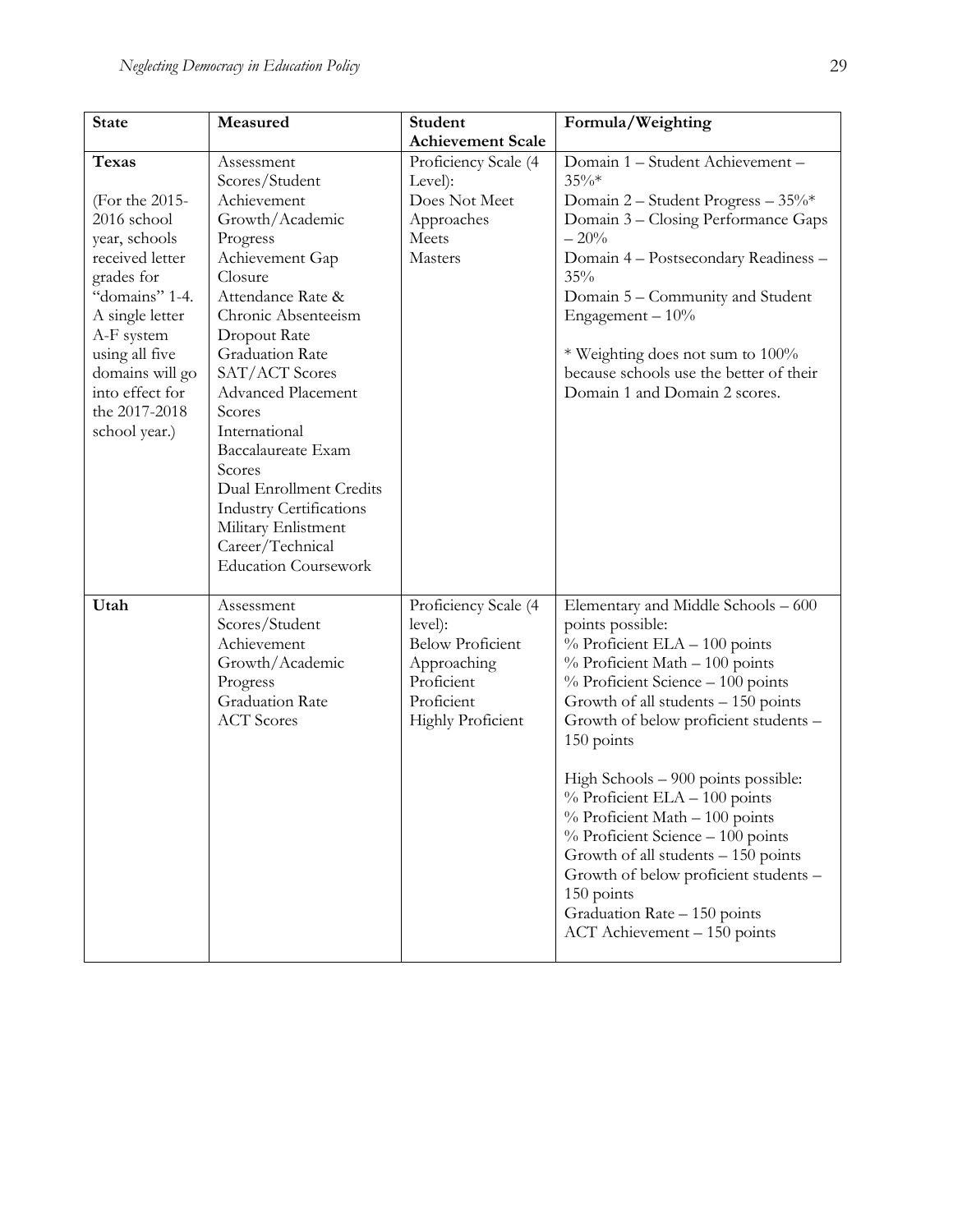| <b>State</b>  | Measured                    | <b>Student</b>           | Formula/Weighting                                                                                                                                                                                                                                                                                                                                                                                                                                                                                                        |
|---------------|-----------------------------|--------------------------|--------------------------------------------------------------------------------------------------------------------------------------------------------------------------------------------------------------------------------------------------------------------------------------------------------------------------------------------------------------------------------------------------------------------------------------------------------------------------------------------------------------------------|
|               |                             | <b>Achievement Scale</b> |                                                                                                                                                                                                                                                                                                                                                                                                                                                                                                                          |
| West Virginia | Assessment                  | Proficiency Scale -      | Elementary Schools - 1200 points                                                                                                                                                                                                                                                                                                                                                                                                                                                                                         |
|               | Scores/Student              | levels not readily       | possible:                                                                                                                                                                                                                                                                                                                                                                                                                                                                                                                |
|               | Achievement                 | available.               | ELA Proficiency - 175 points                                                                                                                                                                                                                                                                                                                                                                                                                                                                                             |
|               | Growth/Academic             |                          | Math Proficiency - 175 points                                                                                                                                                                                                                                                                                                                                                                                                                                                                                            |
|               | Progress                    |                          | ELA Observed Growth - 100 points                                                                                                                                                                                                                                                                                                                                                                                                                                                                                         |
|               | Attendance Rate             |                          | Math Observed Growth - 100 points                                                                                                                                                                                                                                                                                                                                                                                                                                                                                        |
|               | Graduation Rate             |                          | ELA Adequate Growth - 100 points                                                                                                                                                                                                                                                                                                                                                                                                                                                                                         |
|               | Reduction of Students at    |                          | Math Adequate Growth - 100 points                                                                                                                                                                                                                                                                                                                                                                                                                                                                                        |
|               | Risk for Dropping Out       |                          | ELA Improvement of Lowest 25% -                                                                                                                                                                                                                                                                                                                                                                                                                                                                                          |
|               | <b>Advanced Placement</b>   |                          | 100 points                                                                                                                                                                                                                                                                                                                                                                                                                                                                                                               |
|               | Scores                      |                          | Math Improvement of Lowest 25% -                                                                                                                                                                                                                                                                                                                                                                                                                                                                                         |
|               | International               |                          | 100 points                                                                                                                                                                                                                                                                                                                                                                                                                                                                                                               |
|               | Baccalaureate Exam          |                          | $3rd$ Grade Reading Proficiency - 50                                                                                                                                                                                                                                                                                                                                                                                                                                                                                     |
|               | Scores                      |                          | points                                                                                                                                                                                                                                                                                                                                                                                                                                                                                                                   |
|               | Dual Enrollment Credits     |                          | At-Risk Subgroup Reduction - 100                                                                                                                                                                                                                                                                                                                                                                                                                                                                                         |
|               | Career/Technical            |                          | points                                                                                                                                                                                                                                                                                                                                                                                                                                                                                                                   |
|               | <b>Education Coursework</b> |                          | Attendance - 100 points                                                                                                                                                                                                                                                                                                                                                                                                                                                                                                  |
|               |                             |                          | Middle Schools – 1200 points possible:<br>ELA Proficiency - 175 points<br>Math Proficiency - 175 points<br>ELA Observed Growth - 100 points<br>Math Observed Growth - 100 points                                                                                                                                                                                                                                                                                                                                         |
|               |                             |                          | ELA Adequate Growth - 100 points<br>Math Adequate Growth - 100 points<br>ELA Improvement of Lowest 25% -<br>100 points<br>Math Improvement of Lowest 25% -<br>100 points<br>8 <sup>th</sup> Grade Math Proficiency – 50 points<br>At-Risk Subgroup Reduction - 100<br>points<br>Attendance - 100 points                                                                                                                                                                                                                  |
|               |                             |                          | High Schools - 1500 points possible:<br>ELA Proficiency - 250 points<br>Math Proficiency - 250 points<br>ELA Observed Growth - 100 points<br>Math Observed Growth - 100 points<br>ELA Adequate Growth - 100 points<br>Math Adequate Growth - 100 points<br>ELA Improvement of Lowest 25% -<br>100 points<br>Math Improvement of Lowest 25% -<br>100 points<br>Graduation Rate - 150 points<br>College and Career Ready Indicators -<br>150 points<br>At-Risk Subgroup Reduction - 50<br>points<br>Attendance - 50 points |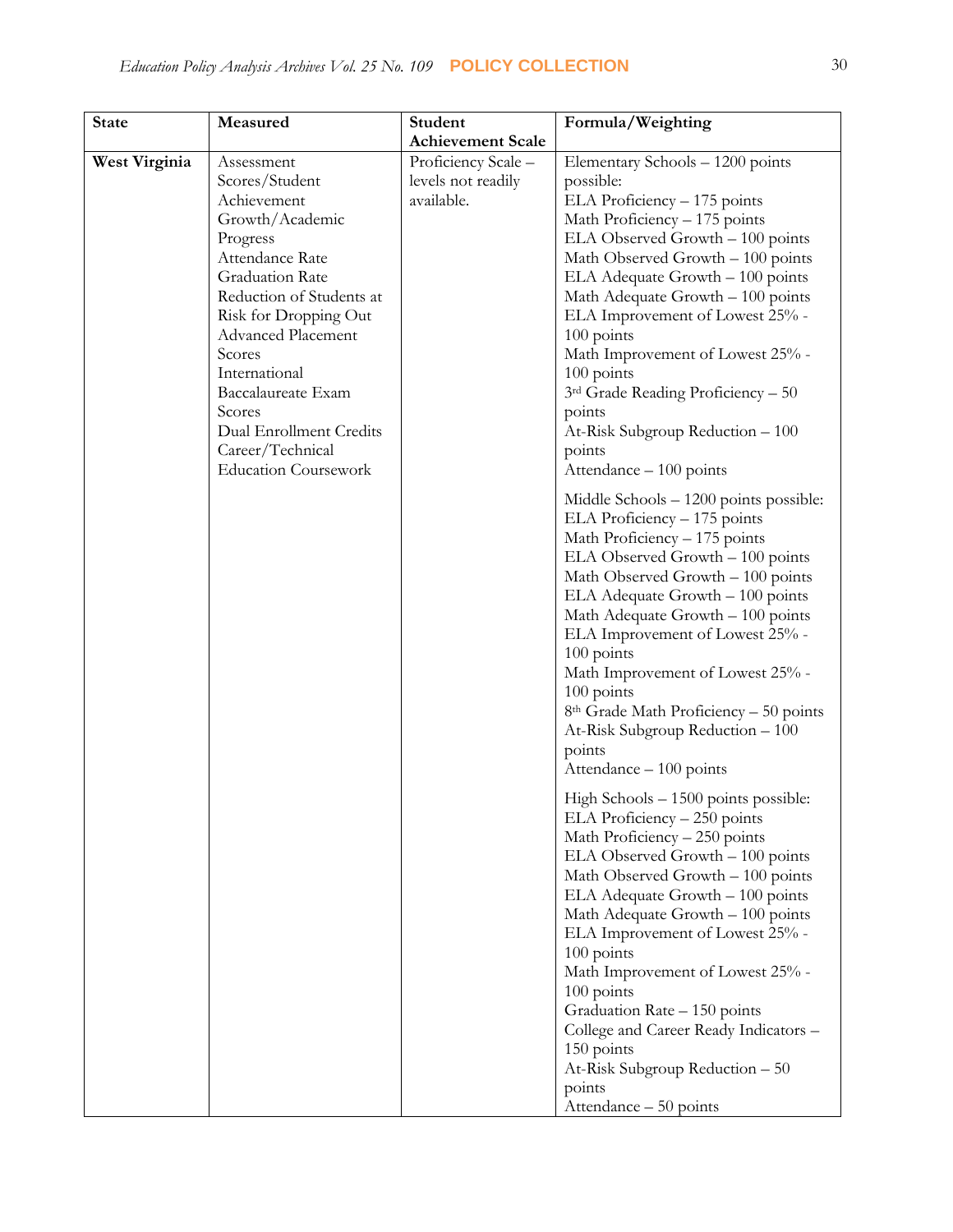# **About the Authors**

## **Kevin Murray**

University of Colorado Boulder

[kevin.murray-1@colorado.edu](mailto:kevin.murray-1@colorado.edu)

Kevin Murray earned a Ph.D. from the School of Education at the University of Colorado Boulder. He studies education policy, curriculum theory, and philosophy of education.

# **Kenneth R. Howe**

University of Colorado Boulder [ken.howe@colorado.edu](mailto:ken.howe@colorado.edu)

Kenneth R. Howe is Professor Emeritus in the Educational Foundations, Policy, and Practice program area, and Associate Dean for Graduate Studies, School of Education, University of Colorado at Boulder. Professor Howe has published widely in his specializations in education policy, professional ethics, and philosophy of education.



# ര

SOME RIGHTS RESERVED Readers are free to copy, display, and distribute this article, as long as the work is attributed to the author(s) and **Education Policy Analysis Archives,** it is distributed for noncommercial purposes only, and no alteration or transformation is made in the work. More details of this Creative Commons license are available at

http://creativecommons.org/licenses/by-nc-sa/3.0/. All other uses must be approved by the author(s) or **EPAA**. **EPAA** is published by the Mary Lou Fulton Institute and Graduate School of Education at Arizona State University Articles are indexed in CIRC (Clasificación Integrada de Revistas Científicas, Spain), DIALNET (Spain), [Directory of Open Access Journals,](http://www.doaj.org/) EBSCO Education Research Complete, ERIC, Education Full Text (H.W. Wilson), QUALIS A2 (Brazil), SCImago Journal Rank; SCOPUS, SOCOLAR (China).

Please send errata notes to Audrey Amrein-Beardsley at audrey.beardsley@asu.edu

**Join EPAA's Facebook community** at<https://www.facebook.com/EPAAAAPE> and **Twitter feed** @epaa\_aape.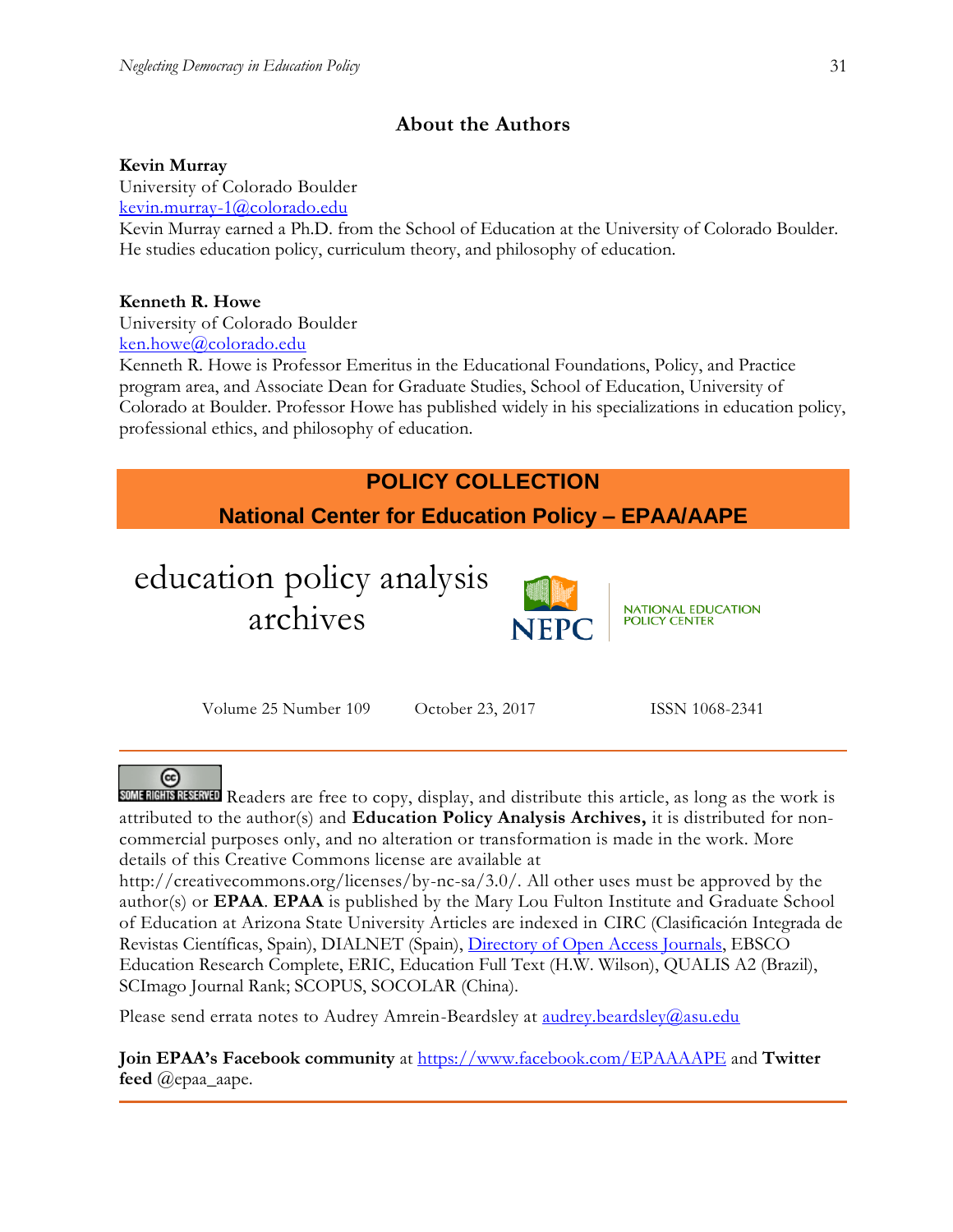# education policy analysis archives editorial board

Lead Editor: **Audrey Amrein-Beardsley** (Arizona State University) Editor Consultor: **Gustavo E. Fischman** (Arizona State University) Associate Editors: **David Carlson, Lauren Harris, Margarita Jimenez-Silva, Eugene Judson**, **Mirka Koro-Ljungberg, Scott Marley, Jeanne M. Powers, Iveta Silova, Maria Teresa Tatto** (Arizona State University)

**Cristina Alfaro** San Diego State University

**Gary Anderson** New York University

**Michael W. Apple** University of Wisconsin, Madison **Jeff Bale** OISE, University of Toronto, Canada

**David C. Berliner** Arizona State University

**Casey Cobb** University of Connecticut

**Arnold Danzig** San Jose State University

**Linda Darling-Hammond**  Stanford University

**Elizabeth H. DeBray** University of Georgia

**Chad d'Entremont** Rennie Center for Education Research & Policy

**John Diamond** University of Wisconsin, Madison

**Matthew Di Carlo** Albert Shanker Institute

**Sherman Dorn** Arizona State University

**Michael J. Dumas** University of California, Berkeley

**Kathy Escamilla** University of Colorado, Boulder

**Melissa Lynn Freeman** Adams State College

**Rachael Gabriel** University of Connecticut

**Amy Garrett Dikkers** University of North Carolina, Wilmington

**Gene V Glass** Arizona State University

**Ronald Glass** University of California, Santa Cruz

**Jacob P. K. Gross** University of Louisville

**Aaron Bevanot** SUNY Albany **Julian Vasquez Heilig** California State University, Sacramento

**Kimberly Kappler Hewitt** University of North Carolina Greensboro **Henry Braun** Boston College **Aimee Howley** Ohio University **Noah Sobe** Loyola University

**Jaekyung Lee S**UNY Buffalo

**Jessica Nina Lester** Indiana University

**Amanda E. Lewis** University of Illinois, Chicago

**Chad R. Lochmiller** Indiana University

**Christopher Lubienski** Indiana University

**Sarah Lubienski** Indiana University **John Weathers** University of

**William J. Mathis** University of Colorado, Boulder

**Michele S. Moses** University of Colorado, Boulder

**Julianne Moss** Deakin University, Australia

**Sharon Nichols** University of Texas, San Antonio

**Eric Parsons** University of Missouri-Columbia

**Susan L. Robertson** Bristol University, UK

**Gloria M. Rodriguez** University of California, Davis

**R. Anthony Rolle** University of Houston

**A. G. Rud** Washington State University **Eric M. Haas** WestEd **Patricia Sánchez** University of University of Texas, San Antonio **Janelle Scott** University of California, Berkeley

> **Jack Schneider** College of the Holy Cross

**Steve Klees** University of Maryland **Nelly P. Stromquist** University of Maryland

> **Benjamin Superfine** University of Illinois, Chicago

**Adai Tefera** Virginia Commonwealth University

**Tina Trujillo** University of California, Berkeley

**Federico R. Waitoller** University of Illinois, Chicago

**Larisa Warhol** University of Connecticut

Colorado, Colorado Springs

**Kevin Welner** University of Colorado, Boulder

**Terrence G. Wiley** Center for Applied Linguistics

**John Willinsky**  Stanford University

**Jennifer R. Wolgemuth** University of South Florida

**Kyo Yamashiro** Claremont Graduate University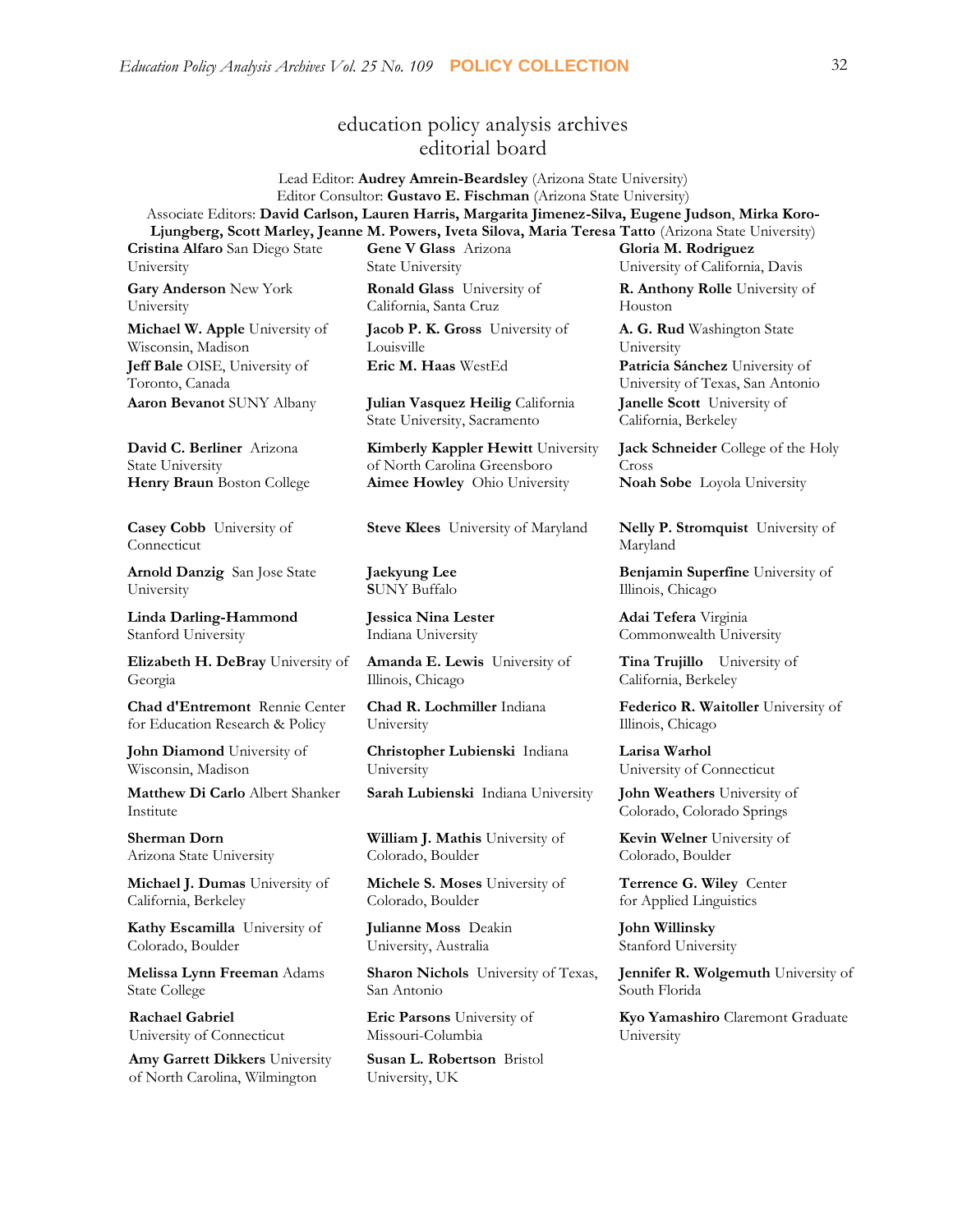# archivos analíticos de políticas educativas consejo editorial

Editor Consultor: **Gustavo E. Fischman** (Arizona State University) Editores Asociados: **Armando Alcántara Santuario** (Universidad Nacional Autónoma de México), **Jason Beech** (Universidad de San Andrés), **Ezequiel Gomez Caride** (Pontificia Universidad Católica Argentina), **Antonio Luzon** (Universidad de Granada), **José Luis Ramírez Romero** (Universidad Autónoma de Sonora, México)

**Claudio Almonacid** Universidad Metropolitana de Ciencias de la Educación, Chile

**Miguel Ángel Arias Ortega**  Universidad Autónoma de la Ciudad de México **Xavier Besalú Costa**  Universitat de Girona, España

**[Xavier Bonal](javascript:openRTWindow() Sarro** Universidad Autónoma de Barcelona, España

**[Antonio Bolívar](javascript:openRTWindow() Boitia** Universidad de Granada, España

**[José Joaquín Brunner](javascript:openRTWindow()** Universidad Diego Portales, Chile

**[Damián Canales Sánchez](javascript:openRTWindow()** Instituto Nacional para la Evaluación de la Educación, México

**Gabriela de la Cruz Flores** Universidad Nacional Autónoma de México **[Marco Antonio Delgado Fuentes](javascript:openRTWindow()** Universidad Iberoamericana, México

**[Inés Dussel](javascript:openRTWindow()**, DIE-CINVESTAV, México

**[Pedro Flores Crespo](javascript:openRTWindow()** Universidad Iberoamericana, México

**Ana María García de Fanelli**  Centro de Estudios de Estado y Sociedad (CEDES) CONICET, Argentina **Juan Carlos González Faraco**  Universidad de Huelva, España

**María Clemente Linuesa**  Universidad de Salamanca, España

**Jaume Martínez Bonafé** Universitat de València, España

**Alejandro Márquez Jiménez**  Instituto de Investigaciones sobre la Universidad y la Educación, UNAM, México **María Guadalupe Olivier Tellez**, Universidad Pedagógica Nacional, México **[Miguel Pereyra](javascript:openRTWindow()** Universidad de Granada, España

**[Mónica Pini](javascript:openRTWindow()** Universidad Nacional de San Martín, Argentina

**Omar Orlando Pulido Chaves** Instituto para la Investigación Educativa y el Desarrollo Pedagógico (IDEP) **[Paula Razquin](javascript:openRTWindow()** Universidad de San Andrés, Argentina

**José Ignacio Rivas Flores** Universidad de Málaga, España **[Miriam Rodríguez Vargas](javascript:openRTWindow()** Universidad Autónoma de Tamaulipas, México

**José Gregorio Rodríguez**  Universidad Nacional de Colombia, Colombia **[Mario Rueda Beltrán](javascript:openRTWindow()** Instituto de Investigaciones sobre la Universidad y la Educación, UNAM, México **José Luis San Fabián Maroto**  Universidad de Oviedo, España

**[Jurjo Torres Santomé](javascript:openRTWindow()**, Universidad de la Coruña, España

**[Yengny Marisol Silva Laya](javascript:openRTWindow()** Universidad Iberoamericana, México **Ernesto Treviño Ronzón** Universidad Veracruzana, México

**[Ernesto Treviño](javascript:openRTWindow() Villarreal** Universidad Diego Portales Santiago, Chile **[Antoni Verger Planells](javascript:openRTWindow()** Universidad Autónoma de Barcelona, España

**[Catalina Wainerman](javascript:openRTWindow()** Universidad de San Andrés, Argentina

**Juan Carlos Yáñez Velazco** Universidad de Colima, México